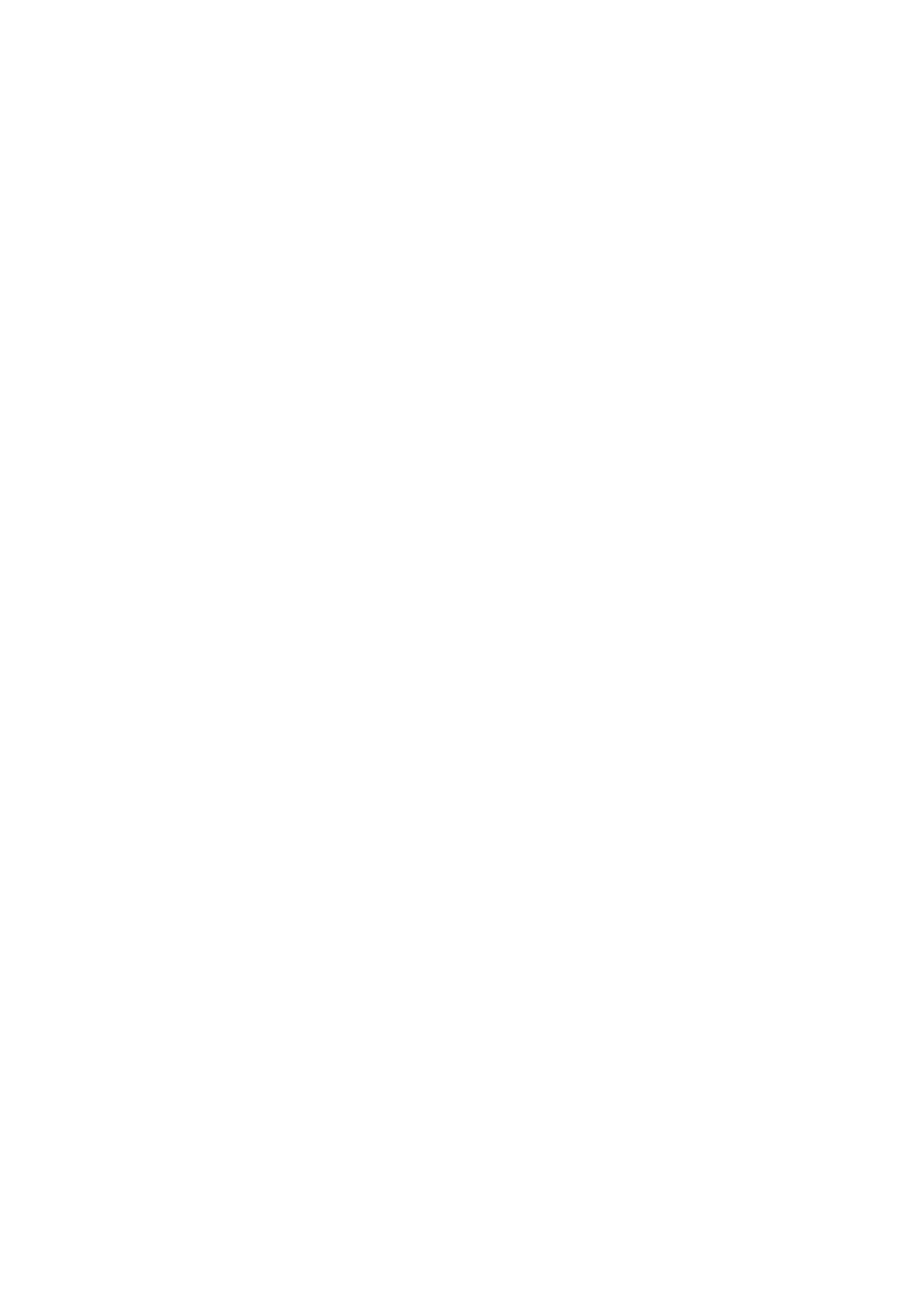|                                                        |         | 2010 <sup>1</sup> |           | 2011       |         |           |  |  |
|--------------------------------------------------------|---------|-------------------|-----------|------------|---------|-----------|--|--|
| Item                                                   | Exports | Imports           | Net       | Exports    | Imports | Net       |  |  |
| <b>Services</b>                                        | 74,311  | 80,951            | $-6,639$  | 81,448     | 83,258  | $-1,810$  |  |  |
| Transport                                              | 3,657   | 1,630             | 2,027     | 4,155      | 1,643   | 2,512     |  |  |
| Tourism and travel                                     | 3,106   | 5,358             | $-2,252$  | 3,281      | 5,031   | $-1,750$  |  |  |
| Communications                                         | 386     | 1,119             | $-733$    | 455        | 1,076   | $-621$    |  |  |
| Insurance                                              | 7,965   | 6,272             | 1,693     | 8,138      | 5,997   | 2,141     |  |  |
| <b>Financial services</b>                              | 6,326   | 4,513             | 1,813     | 6,595      | 4,773   | 1,822     |  |  |
| Computer services                                      | 27,889  | 659               | 27,230    | 31,819     | 680     | 31,139    |  |  |
| Royalties/Licences                                     | 2,192   | 28,260            | $-26,068$ | 3,636      | 29,221  | $-25,585$ |  |  |
| Other business services                                | 22,151  | 32,946            | $-10,795$ | 22,774     | 34,646  | $-11,872$ |  |  |
| Merchanting                                            | 7,126   | n.a.              | 7,126     | 6,247      | n.a.    | 6,247     |  |  |
| Other trade related services                           | 1,624   | 9,752             | $-8,128$  | 1,491      | 10,224  | $-8,733$  |  |  |
| Operational leasing                                    | 6,699   | 1,571             | 5,128     | 6,699      | 1,459   | 5,240     |  |  |
| Legal, accounting and other professional services      | 402     | 735               | $-333$    | 408        | 773     | $-365$    |  |  |
| Advertising and market research                        | 367     | 5,990             | $-5,623$  | $^{\star}$ | 3,748   | $\ast$    |  |  |
| Research and development                               | 420     | 4,541             | $-4,121$  | $^\star$   | 4,973   | $\star$   |  |  |
| Architectural engineering and other technical services | 364     | 197               | 167       | 370        | 151     | 219       |  |  |
| Management services between affiliates                 | 980     | 4,570             | $-3,590$  | 1,226      | 6,888   | $-5,662$  |  |  |
| Other                                                  | 4,169   | 5,591             | $-1,422$  | 4,682      | 6,429   | $-1,747$  |  |  |
| Other services n.e.s.                                  | 640     | 192               | 448       | 594        | 193     | 401       |  |  |

## **Table 1 – Exports and Imports of Services by Category, 2010 and 2011**

 $∈$  million

n.a. Not applicable - see Background Notes.

<sup>1</sup> Revised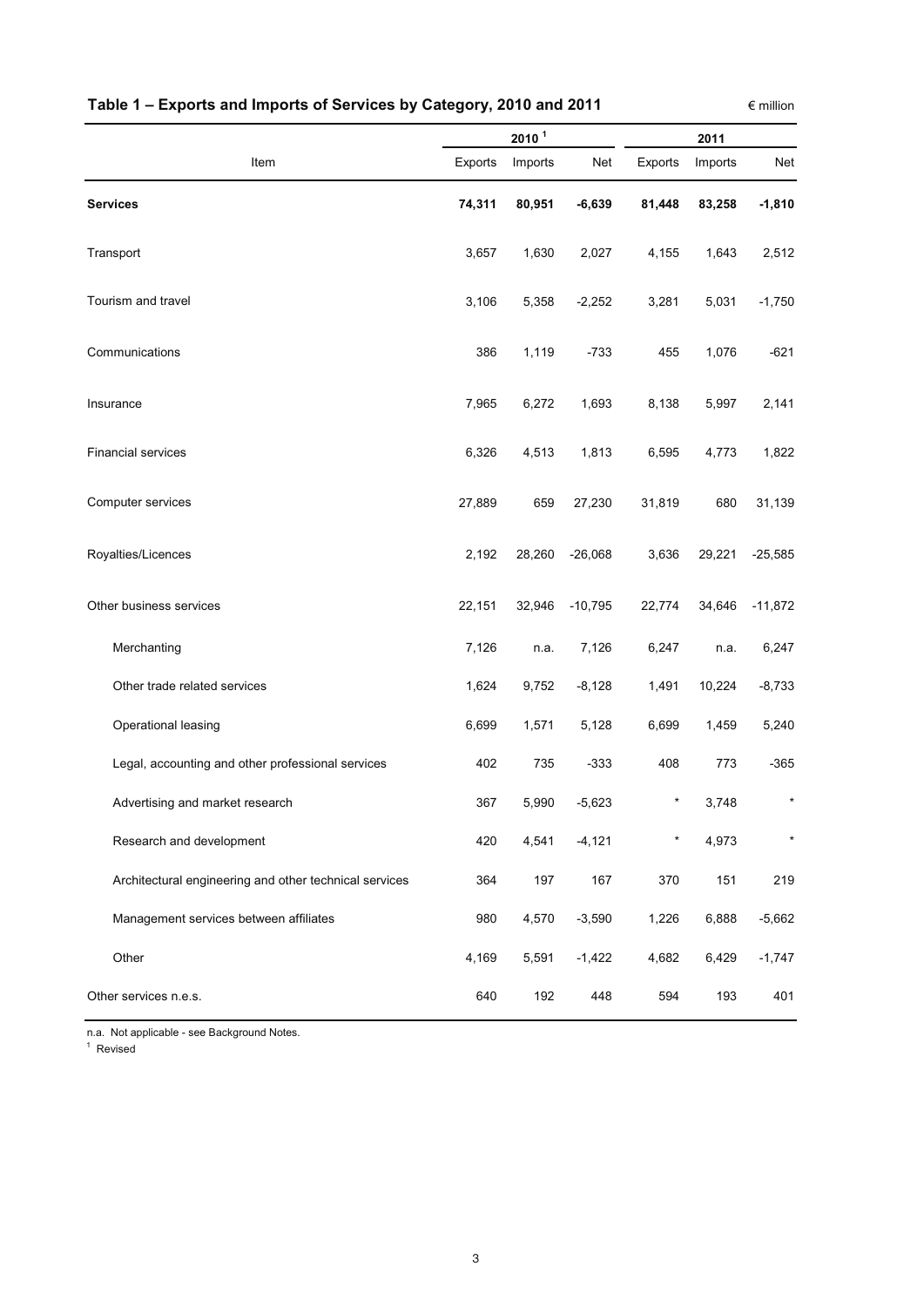| <b>Region/Country</b>                         | <b>Total Services</b> |                |            | Transport |            | Tourism and<br>Travel <sup>1</sup> | Communications |            | Insurance      |                |
|-----------------------------------------------|-----------------------|----------------|------------|-----------|------------|------------------------------------|----------------|------------|----------------|----------------|
|                                               | <b>Exports</b>        | <b>Imports</b> | Exports    | Imports   | Exports    | Imports                            | Exports        | Imports    | <b>Exports</b> | Imports        |
| <b>Europe</b>                                 | 51,985                | 44,730         | 3,900      | 905       | 2,028      | 3,362                              | 294            | 768        | 6,187          | 3,633          |
| of which:<br>Belgium                          | 1,442                 | 1,819          | 24         | 20        | 22         | 36                                 | 4              | 4          | 64             | 36             |
| France                                        | 4,797                 | 3,065          | 99         | 51        | 208        | 392                                | $\star$        | 31         | 674            | 734            |
| Germany                                       | 7,658                 | 2,840          | 316        | 96        | 251        | 145                                | $\star$        | $\star$    | 558            | 436            |
| Italy                                         | 4,666                 | 2,315          | 348        | 34        | 98         | 315                                | $\star$        | $\star$    | 1,663          | 691            |
| Luxembourg                                    | 975                   | 5,112          | 0          | 0         | 3          | $\overline{c}$                     | 0              | 0          | $\star$        | $\overline{4}$ |
| Netherlands                                   | 3,377                 | 11,548         | 8          | 41        | 56         | 57                                 | $\star$        | $\star$    | 203            | 171            |
| Spain                                         | 2,442                 | 1,576          | 495        | 28        | 213        | 865                                | $\star$        | $\star$    | 159            | 91             |
| Sweden                                        | 1,811                 | 452            | 0          | 0         | 30         | 14                                 | $\star$        | 4          | 210            | 73             |
| Switzerland                                   | 3,726                 | 1,878          | 16         | $\star$   | 0          | 0                                  | $\star$        | 2          | 54             | 62             |
| <b>United Kingdom</b>                         | 15,052                | 10,108         | 2,506      | 520       | 912        | 897                                | 220            | 639        | 1,999          | 987            |
| EMU 17 $^2$                                   | 28,530                | 30,400         | 1,379      | 294       | 921        | 2,229                              | 51             | 117        | 3,469          | 2,243          |
| EU 27 <sup>3</sup>                            | 48,116                | 42,048         | 3,884      | 814       | 2,012      | 3,243                              | 290            | 764        | 5,934          | 3,493          |
| <b>North America</b><br>of which:             | 6,954                 | 25,301         | 180        | 304       | 735        | 773                                | $^{\ast}$      | 17         | 1,233          | 1,354          |
| Canada                                        | 1,115                 | 444            | 8          | 13        | 59         | 119                                | 1              | 0          | 137            |                |
| <b>United States</b>                          | 5,837                 | 24,856         | 171        | 290       | 674        | 654                                | $^\star$       | 15         | 1,095          | $\star$        |
| <b>Central America</b><br>of which:           | 1,890                 | 3,306          | 0          | 0         | 0          | 0                                  | $\ast$         | 0          | 226            | 637            |
| Bermuda                                       | 1,292                 | 2,162          | 0          | 0         | 0          | 0                                  | $\star$        | 0          | 114            | 270            |
| <b>South America</b><br>of which:             | 571                   | 125            | 0          | 0         | 0          | 0                                  | 0              | 0          | 59             | $\star$        |
| Brazil                                        | 257                   | 56             | 0          | 0         | 0          | 0                                  | 0              | 0          | 16             | $\star$        |
| Asia<br>of which:                             | 8,576                 | 1,994          | 4          | 32        | 118        | 2                                  | $\star$        | *          | 255            | 166            |
| China                                         | 2,214                 | 214            | 0          | 0         | 112        | 0                                  | 0              | $\star$    | 12             | 6              |
| Japan                                         | 1,515                 | 684            | 4          | 32        | 6          | 2                                  | 0              | 0          | 33             | 21             |
| Korea, Republic of (South Korea)              | 336                   | 35             | 0          | 0         | 0          | 0                                  | 0              | 0          | 8              |                |
| Taiwan, Province of China                     | 460                   | 92             | 0          | 0         | 0          | 0                                  | 0              | 0          | 20             | $\star$        |
| Africa<br>of which:                           | $\star$               | $\ast$         | 0          | 0         | 0          | 0                                  | 0              | $\star$    | $\star$        | $\star$        |
| South Africa                                  | 621                   | 168            | 0          | 0         | 0          | 0                                  | 0              | 0          | 28             |                |
| <b>Oceania and Polar regions</b><br>of which: | 1,581                 | 419            | 0          | 0         | 0          | 56                                 | 1              | $\star$    | 34             | 13             |
| Australia                                     | 1,249                 | 380            | 0          | 0         | 0          | 52                                 | 0              |            | 29             | 8              |
| Not geographically allocated 4                | 8,582                 | 6,861          | $71$       | 402       | 400        | 838                                | $^{\ast}$      | 249        |                | 114            |
| <b>International Organisations</b>            | $\star$               |                | 0          | 0         | 0          | 0                                  | 0              | 0          | 0              | 0              |
| <b>Total</b><br>of which:                     | 81,448                | 83,258         | 4,155      | 1,643     | 3,281      | 5,031                              | 455            | 1,076      | 8,138          | 5,997          |
| All offshore centres <sup>5</sup>             | 3,055                 | 3,662          | ${\cal O}$ | 0         | ${\cal O}$ | 0                                  | $\star$        | ${\cal O}$ | 366            | 681            |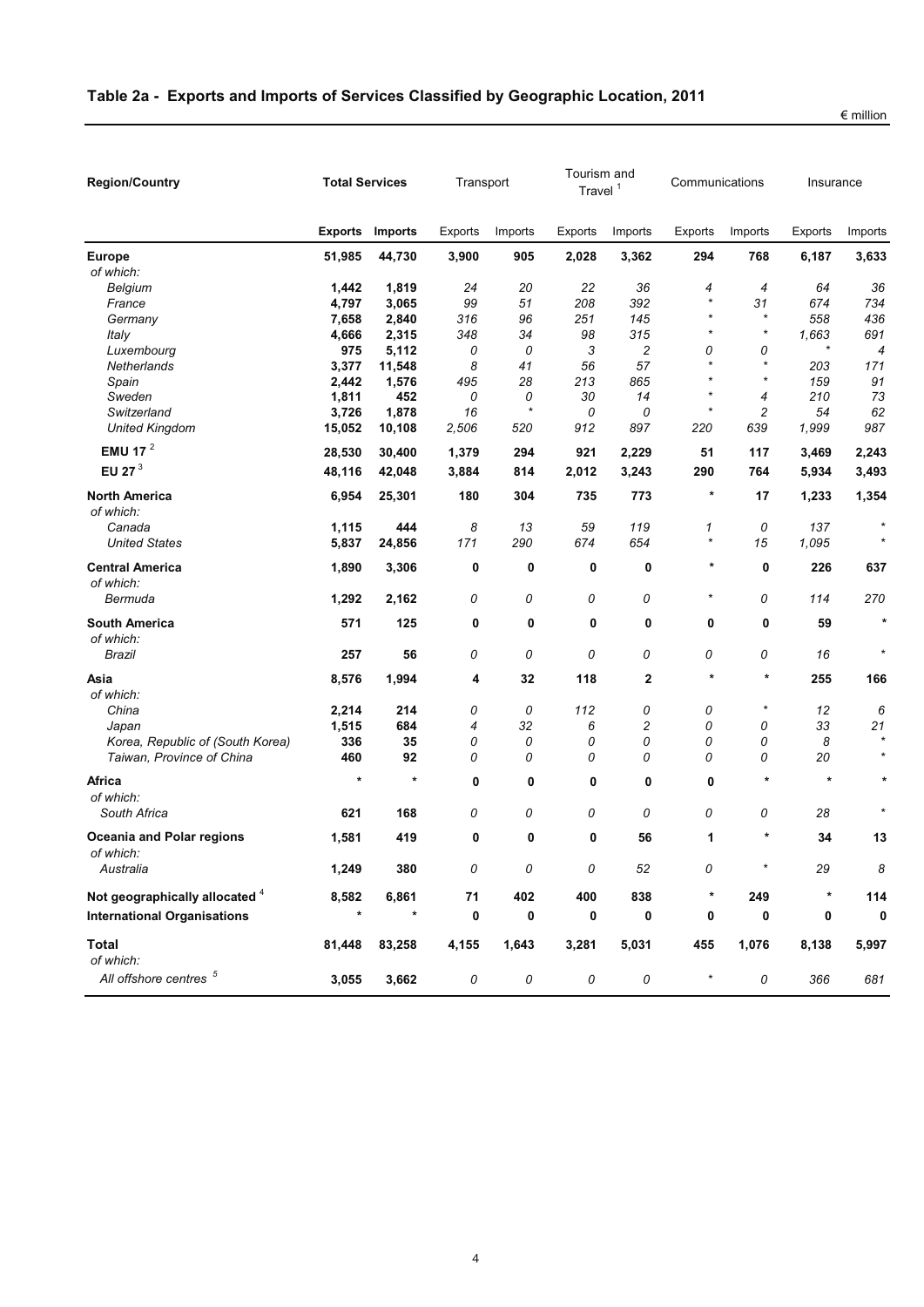|                                    |         |                           |         |                                   |            |                    |             |                                |                                 | $\epsilon$ million |  |  |  |  |
|------------------------------------|---------|---------------------------|---------|-----------------------------------|------------|--------------------|-------------|--------------------------------|---------------------------------|--------------------|--|--|--|--|
|                                    |         |                           |         |                                   |            |                    |             | <b>Other Business Services</b> |                                 |                    |  |  |  |  |
| <b>Region/Country</b>              |         | <b>Financial services</b> |         | Computer<br>services <sup>6</sup> |            | Royalties/Licences | Merchanting |                                | Other trade related<br>services |                    |  |  |  |  |
|                                    | Exports | Imports                   | Exports | Imports                           | Exports    | Imports            | Exports     | Imports                        | Exports                         | Imports            |  |  |  |  |
| <b>Europe</b>                      | 4,602   | 1,681                     | 23,011  | 347                               | 1,663      | 18,681             | 1,722       | n.a.                           | 1,095                           | 7,004              |  |  |  |  |
| of which:                          |         |                           |         |                                   |            |                    |             |                                |                                 |                    |  |  |  |  |
| Belgium                            | 272     | $\ast$                    | 551     | $\star$                           | 11         | $\ast$             | 131         | n.a.                           | $^{\star}$                      | 288                |  |  |  |  |
| France                             | 152     | 161                       | 2,547   | 49                                | $\star$    | 215                | 313         | n.a.                           | $\ast$                          | 1,058              |  |  |  |  |
| Germany                            | 183     | 190                       | 4,940   | $\star$                           | $\star$    | 25                 | 303         | n.a.                           | $\ast$                          | 1,250              |  |  |  |  |
| Italy                              | 594     | 324                       | 997     | $\overline{7}$                    | $\star$    | $\star$            | 124         | n.a.                           | $\star$                         | 387                |  |  |  |  |
|                                    |         |                           |         |                                   |            | $\star$            | $\star$     |                                |                                 |                    |  |  |  |  |
| Luxembourg                         | 579     | 16                        | 26      | 0                                 | $\star$    | $\star$            |             | n.a.                           | 0<br>$^{\star}$                 | 22                 |  |  |  |  |
| Netherlands                        | 200     | 16                        | 2,016   | 12                                |            |                    | 156         | n.a.                           |                                 | 296                |  |  |  |  |
| Spain                              | 96      | 27                        | 870     | 0                                 | $\star$    | $\star$            | 149         | n.a.                           | $\star$                         | 272                |  |  |  |  |
| Sweden                             | 96      | $\overline{7}$            | 1,074   | $\star$                           |            |                    | 82          | n.a.                           | *                               | 269                |  |  |  |  |
| Switzerland                        | 183     | 108                       | 1,152   | $\star$                           | $\star$    | $\star$            | $\star$     | n.a.                           | $^\star$                        | 308                |  |  |  |  |
| <b>United Kingdom</b>              | 1,816   | 543                       | 4,093   | 217                               | 484        | 1,358              | 447         | n.a.                           | 391                             | 1,696              |  |  |  |  |
| EMU 17 <sup>2</sup>                | 2,209   | 888                       | 13,188  | 108                               | 1,074      | 16,614             | 1,996       | n.a.                           | $\ast$                          | 3,896              |  |  |  |  |
| EU 27 $3$                          | 4,167   | 1,472                     | 20,162  | 344                               | 1,610      | 18,039             | 2,629       | n.a.                           | 1,013                           | 6,320              |  |  |  |  |
| <b>North America</b>               | 591     | 2,694                     | *       | 154                               | $\ast$     | 6,852              | 1,072       | n.a.                           | $\star$                         | $\ast$             |  |  |  |  |
| of which:                          |         |                           |         |                                   |            |                    |             |                                |                                 |                    |  |  |  |  |
| Canada                             | $\star$ | 35                        | $\star$ | $\ast$                            | $\star$    | 0                  | $^\star$    | n.a.                           |                                 |                    |  |  |  |  |
| <b>United States</b>               | $\star$ | 2,657                     | 305     | $\ast$                            | 1,126      | 6,852              | $^\star$    | n.a.                           | $\star$                         | 1,414              |  |  |  |  |
| <b>Central America</b>             | 418     | 27                        | *       | 0                                 | $\star$    | 2,308              | -221        | n.a.                           | $\ast$                          | $\pmb{\ast}$       |  |  |  |  |
| of which:                          |         | $\ast$                    | $\star$ |                                   | $\star$    | $\star$            | $^{\star}$  |                                | *                               |                    |  |  |  |  |
| Bermuda                            | 79      |                           |         | 0                                 |            |                    |             | n.a.                           |                                 |                    |  |  |  |  |
| <b>South America</b>               | $\star$ | $\star$                   | *       | 0                                 | $\star$    | 0                  | 14          | n.a.                           | 0                               | 0                  |  |  |  |  |
| of which:                          |         |                           |         |                                   |            |                    |             |                                |                                 |                    |  |  |  |  |
| Brazil                             | $\star$ | $\star$                   | $\star$ | 0                                 | 0          | 0                  | $^{\star}$  | n.a.                           | 0                               | 0                  |  |  |  |  |
| Asia                               | 550     | 222                       | 3,578   | $\star$                           | $\star$    | 14                 | 1,086       | n.a.                           | $\ast$                          | 773                |  |  |  |  |
| of which:                          |         |                           |         |                                   |            |                    |             |                                |                                 |                    |  |  |  |  |
| China                              | $\star$ | $\star$                   | $\star$ | 0                                 | 0          | $\star$            | 235         | n.a.                           | $^\star$                        | $\star$            |  |  |  |  |
| Japan                              | 153     | 54                        | 815     | 0                                 | 124        | 112                | 202         | n.a.                           | $^\star$                        | 289                |  |  |  |  |
| Korea, Republic of (South Korea)   | 17      |                           |         | 0                                 | $\star$    | 0                  | $^\star$    | n.a.                           | 0                               |                    |  |  |  |  |
| Taiwan, Province of China          | 92      | $\ast$                    | $\star$ | 0                                 | $\star$    | 0                  | $\star$     | n.a.                           | 0                               |                    |  |  |  |  |
| Africa                             | $\star$ | *                         | 612     | 0                                 | $\star$    | $^\ast$            | 113         | n.a.                           | $\star$                         | *                  |  |  |  |  |
| of which:                          |         |                           |         |                                   |            |                    |             |                                |                                 |                    |  |  |  |  |
| South Africa                       | $\star$ | $^\star$                  | 390     | 0                                 |            | 0                  | 53          | n.a.                           |                                 |                    |  |  |  |  |
| <b>Oceania and Polar regions</b>   | 38      | *                         | $\star$ | $\star$                           | $\star$    | $\star$            | 535         | n.a.                           |                                 |                    |  |  |  |  |
| of which:                          |         |                           |         |                                   |            |                    |             |                                |                                 |                    |  |  |  |  |
| Australia                          | 22      | $\star$                   | $\star$ | $\star$                           | $\star$    | $\star$            | 430         | n.a.                           | $^{\star}$                      | $\star$            |  |  |  |  |
| Not geographically allocated 4     | 97      | 46                        | 3,618   | 120                               | 23         | 1,358              | 1,926       | n.a.                           | 189                             | 646                |  |  |  |  |
| <b>International Organisations</b> | 0       | $\star$                   | 0       | 0                                 | 0          | 0                  | 0           | n.a.                           | *                               | 0                  |  |  |  |  |
| <b>Total</b>                       | 6,595   | 4,773                     | 31,819  | 680                               | 3,636      | 29,221             | 6,247       | n.a.                           | 1,491                           | 10,224             |  |  |  |  |
| of which:                          |         |                           |         |                                   |            |                    |             |                                |                                 |                    |  |  |  |  |
| All offshore centres <sup>5</sup>  | 698     | 86                        | 242     | 8                                 | $^{\star}$ | 2,284              | -66         | n.a.                           | *                               | $\star$            |  |  |  |  |

## **Table 2a - Exports and Imports of Services Classified by Geographic Location, 2011** - continued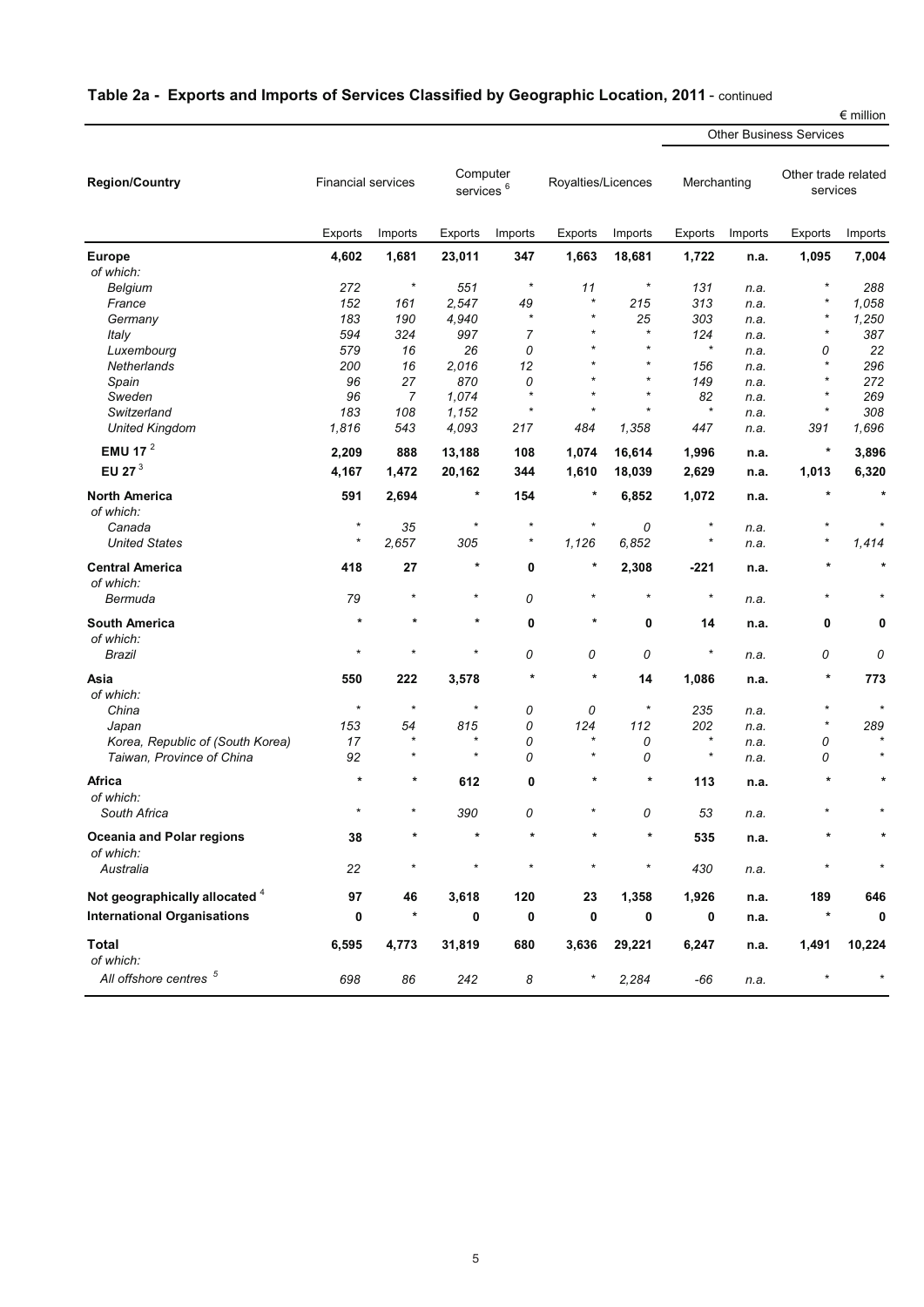|                                                                      | $\epsilon$ million<br>Other Business Services - continued |          |          |                                                            |         |                                    |                          |                             |              |                                                                 |  |  |  |
|----------------------------------------------------------------------|-----------------------------------------------------------|----------|----------|------------------------------------------------------------|---------|------------------------------------|--------------------------|-----------------------------|--------------|-----------------------------------------------------------------|--|--|--|
| <b>Region/Country</b>                                                | Operational<br>Leasing                                    |          |          | Legal, accounting<br>and other<br>professional<br>services |         | Advertising and<br>market research |                          | Research and<br>development |              | Architectural<br>engineering and<br>other technical<br>services |  |  |  |
|                                                                      | Exports                                                   | Imports  | Exports  | Imports                                                    | Exports | Imports                            | <b>Exports</b>           | Imports                     | Exports      | Imports                                                         |  |  |  |
| <b>Europe</b>                                                        | 2,805                                                     | 204      | 264      | 393                                                        | $\ast$  | 750                                | $^{\tiny{\text{}}\star}$ | 1,057                       | 260          | 100                                                             |  |  |  |
| of which:                                                            |                                                           |          |          |                                                            |         |                                    |                          |                             |              |                                                                 |  |  |  |
| Belgium                                                              | 75                                                        | $\star$  | $\star$  | 14                                                         | $\star$ | 11                                 | 0                        | $\star$                     | $\star$      | $\star$                                                         |  |  |  |
| France                                                               | 215                                                       |          | $\star$  | 21                                                         | $\star$ | 44                                 | $\star$                  | $\star$                     | 4            | 0                                                               |  |  |  |
| Germany                                                              | 346                                                       |          | $\star$  | $\star$                                                    | 14      | 55                                 | $\star$                  | 62                          | $\star$      | $\star$                                                         |  |  |  |
| Italy                                                                | 370                                                       |          | $\star$  | 24                                                         | $\star$ | 27                                 | 0                        | $\star$                     | 0            | 0                                                               |  |  |  |
| Luxembourg                                                           | $\star$                                                   | 0        | 0        | $\star$                                                    | 0       | 0                                  | 0                        | 0                           | 0            | 0                                                               |  |  |  |
| Netherlands                                                          | 201                                                       | $\star$  | $\star$  | $\star$                                                    | $\star$ | $\star$                            | 0                        | $\star$                     | 4            | $\star$                                                         |  |  |  |
| Spain                                                                | 151                                                       | 0        | $\star$  | 17                                                         | $\star$ | 38                                 | 0                        | $\star$                     | $\star$      | 0                                                               |  |  |  |
| Sweden                                                               |                                                           |          | $\star$  | 12                                                         | $\star$ | 0                                  | $\star$                  | $\star$                     | 0            |                                                                 |  |  |  |
|                                                                      | 88                                                        | 0        | $\star$  | $\star$                                                    | $\star$ |                                    | $\star$                  | $\star$                     |              | 0                                                               |  |  |  |
| Switzerland                                                          | 55                                                        | 0        |          |                                                            |         | 29                                 | $\star$                  |                             | 0            | 0                                                               |  |  |  |
| <b>United Kingdom</b>                                                | 509                                                       | 83       | 90       | 165                                                        | 68      | 461                                |                          | 316                         | 50           | 52                                                              |  |  |  |
| EMU 17 $^2$                                                          | 1,495                                                     | $\ast$   | 104      | 182                                                        | 61      | 217                                | *                        | 429                         | 178          | $\star$                                                         |  |  |  |
| EU 27 <sup>3</sup>                                                   | 2,254                                                     | 201      | 202      | 371                                                        | $\ast$  | 715                                | *                        | 748                         | 255          | 98                                                              |  |  |  |
| <b>North America</b>                                                 | 407                                                       | $\star$  | $\star$  | $\star$                                                    | 39      | 2,277                              | 177                      | $\ast$                      | 24           | $\star$                                                         |  |  |  |
| of which:                                                            |                                                           |          |          |                                                            |         |                                    |                          |                             |              |                                                                 |  |  |  |
| Canada                                                               | 145                                                       | 0        | $\ast$   | $\star$                                                    | $\star$ | 21                                 | 0                        | *                           | 0            | 0                                                               |  |  |  |
| <b>United States</b>                                                 | 262                                                       | $\star$  | $\ast$   | 117                                                        | $\star$ | 2,254                              | 176                      | 3,289                       | 24           | $\star$                                                         |  |  |  |
| <b>Central America</b>                                               | 215                                                       | 232      | *        | *                                                          | 0       | $^\star$                           | 0                        | 0                           | 0            | 0                                                               |  |  |  |
| of which:                                                            |                                                           |          |          |                                                            |         |                                    |                          |                             |              |                                                                 |  |  |  |
| Bermuda                                                              | $\star$                                                   | $^\star$ | $\star$  | 0                                                          | 0       | 0                                  | 0                        | 0                           | 0            | 0                                                               |  |  |  |
| <b>South America</b>                                                 | 307                                                       | 0        | 0        | 1                                                          | $\star$ | $\ast$                             | 0                        | $\ast$                      | 0            | 0                                                               |  |  |  |
| of which:                                                            |                                                           |          |          |                                                            |         |                                    |                          |                             |              |                                                                 |  |  |  |
| Brazil                                                               | 134                                                       | 0        | 0        | 0                                                          | 0       | 0                                  | 0                        | $\star$                     | 0            | 0                                                               |  |  |  |
| Asia                                                                 | 2,253                                                     | $^\star$ | *        | 16                                                         | $\ast$  | 59                                 | 0                        | $\ast$                      | $\star$      | $\star$                                                         |  |  |  |
| of which:                                                            |                                                           |          |          |                                                            |         |                                    |                          |                             |              |                                                                 |  |  |  |
| China                                                                | 1,023                                                     | $\star$  | $\star$  | 4                                                          | 0       | 0                                  | 0                        | $^{\star}$                  | $\star$      | 0                                                               |  |  |  |
| Japan                                                                | 22                                                        | $\star$  | $\star$  | $\star$                                                    | 0       | $\star$                            | 0                        | 13                          | 0            | 0                                                               |  |  |  |
| Korea, Republic of (South Korea)                                     | $\star$                                                   | 0        | 0        | 0                                                          | 0       | $\overline{\mathbf{c}}$            | 0                        | 0                           | 0            | 0                                                               |  |  |  |
| Taiwan, Province of China                                            | $\star$                                                   | 0        | 0        | 0                                                          | 0       | 0                                  | 0                        | 0                           | 0            | 0                                                               |  |  |  |
| Africa                                                               | 147                                                       | 34       | *        | 21                                                         | 0       | 7                                  | $\ast$                   | $\star$                     | $\pmb{\ast}$ | $\ast$                                                          |  |  |  |
| of which:                                                            |                                                           |          |          |                                                            |         |                                    |                          |                             |              |                                                                 |  |  |  |
| South Africa                                                         | 49                                                        |          | 0        | $\star$                                                    | 0       | 7                                  | 0                        | $\star$                     |              | 0                                                               |  |  |  |
| <b>Oceania and Polar regions</b>                                     | 81                                                        | 0        | $\star$  | 11                                                         | $\star$ | 17                                 | 0                        | 24                          | 0            | 1                                                               |  |  |  |
| of which:                                                            |                                                           |          |          |                                                            |         |                                    |                          |                             |              |                                                                 |  |  |  |
| Australia                                                            | $\star$                                                   | 0        | $\star$  | 3                                                          | $\star$ | $\star$                            | 0                        | 24                          | 0            | $\mathcal I$                                                    |  |  |  |
|                                                                      |                                                           |          | $^\star$ |                                                            |         |                                    |                          |                             |              | $\star$                                                         |  |  |  |
| Not geographically allocated 4<br><b>International Organisations</b> | 484                                                       |          |          | 208                                                        |         | 628                                | 59                       | 436                         | 54           |                                                                 |  |  |  |
|                                                                      | 0                                                         | 0        | 0        | 0                                                          | 0       | 0                                  | 0                        | 0                           | 0            | 0                                                               |  |  |  |
| <b>Total</b><br>of which:                                            | 6,699                                                     | 1,459    | 408      | 773                                                        |         | 3,748                              | *                        | 4,973                       | 370          | 151                                                             |  |  |  |
| All offshore centres <sup>5</sup>                                    | 327                                                       | 242      | $\star$  | 3                                                          | $\star$ | $\sqrt{5}$                         | 0                        | $\star$                     | 14           | $\star$                                                         |  |  |  |

## **Table 2a - Exports and Imports of Services Classified by Geographic Location, 2011** - continued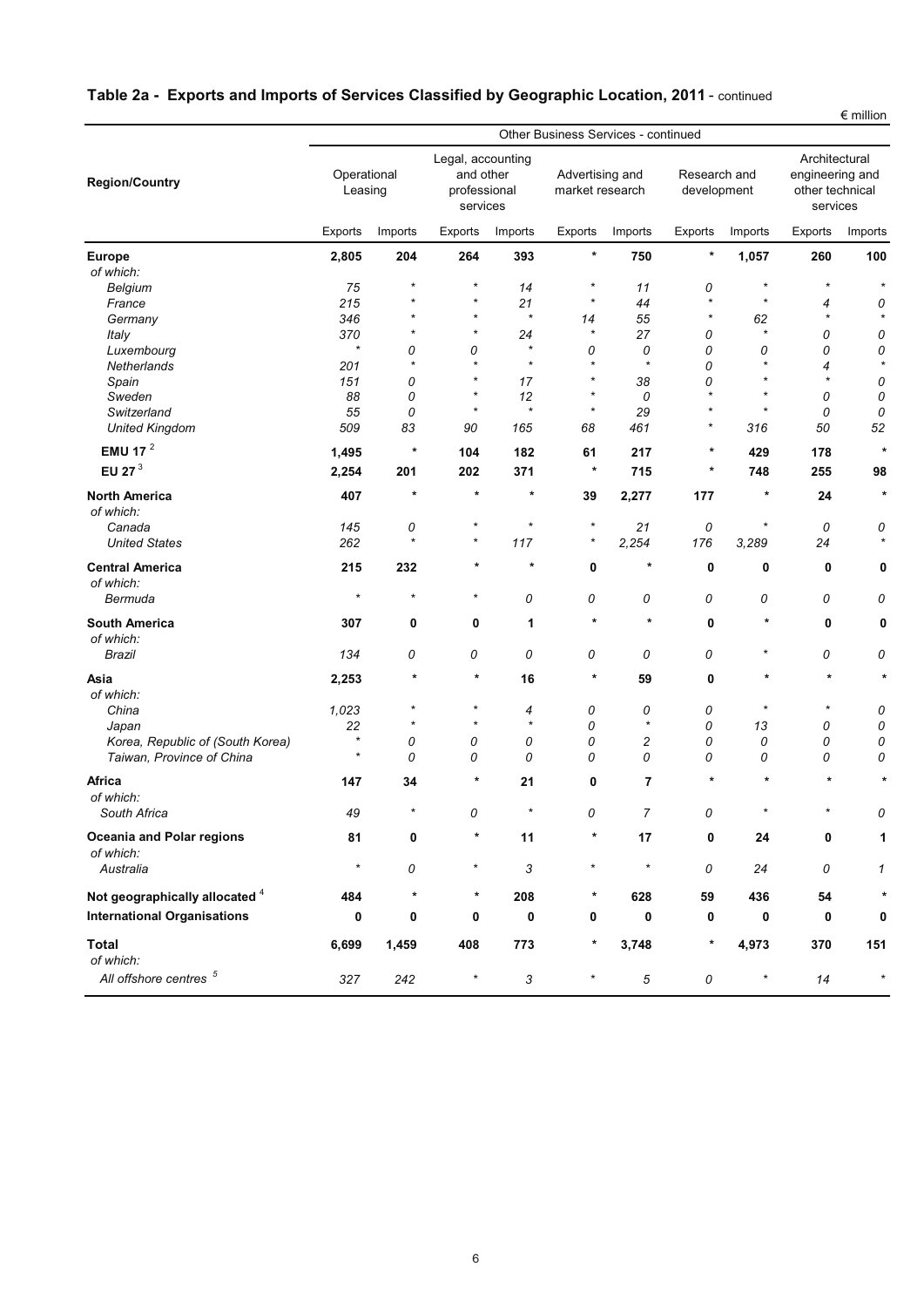|                                                                                                                                                                                                                                                                                                                                                                                                                |                                              |          | Other Business Services - continued |            |                                  |         |                          | --------    |
|----------------------------------------------------------------------------------------------------------------------------------------------------------------------------------------------------------------------------------------------------------------------------------------------------------------------------------------------------------------------------------------------------------------|----------------------------------------------|----------|-------------------------------------|------------|----------------------------------|---------|--------------------------|-------------|
| <b>Region/Country</b>                                                                                                                                                                                                                                                                                                                                                                                          | Management<br>services between<br>affiliates |          | Other                               |            | Total other<br>business services |         | Other services<br>n.e.s. |             |
| Belgium<br>France<br>Germany<br>Italy<br>Luxembourg<br>Netherlands<br>Spain<br>Sweden<br>Switzerland<br><b>United Kingdom</b><br>EMU 17 $^2$<br>EU 27 $3$<br>of which:<br>Canada<br><b>United States</b><br>of which:<br>Bermuda<br>of which:<br>Brazil<br>of which:<br>China<br>Japan<br>Korea, Republic of (South Korea)<br>Taiwan, Province of China<br>of which:<br>South Africa<br>of which:<br>Australia | Exports                                      | Imports  | Exports                             | Imports    | Exports                          | Imports | Exports                  | Imports     |
| <b>Europe</b>                                                                                                                                                                                                                                                                                                                                                                                                  | 860                                          | 1,698    | 2,689                               | 4,064      | 9,963                            | 15,268  | 337                      | 84          |
| of which:                                                                                                                                                                                                                                                                                                                                                                                                      |                                              |          |                                     |            |                                  |         |                          |             |
|                                                                                                                                                                                                                                                                                                                                                                                                                | 8                                            | $\star$  | 190                                 | $^{\star}$ | 494                              | 1,498   | 0                        | 5           |
|                                                                                                                                                                                                                                                                                                                                                                                                                | 21                                           | 18       | $\star$                             | 201        | 937                              | 1,429   | 8                        | 0           |
|                                                                                                                                                                                                                                                                                                                                                                                                                | 102                                          | 40       | $\ast$                              | 402        | 1,319                            | 1,868   | 8                        | 0           |
|                                                                                                                                                                                                                                                                                                                                                                                                                | 11                                           | 5        | $\ast$                              | 462        | 867                              | 931     | 0                        | ${\cal O}$  |
|                                                                                                                                                                                                                                                                                                                                                                                                                | 266                                          | $\star$  | 110                                 | 10         | 22                               | $\star$ | 0                        | 0           |
|                                                                                                                                                                                                                                                                                                                                                                                                                | 24                                           | 685      | 92                                  | 79         | 570                              | 1,197   | 0                        | ${\cal O}$  |
|                                                                                                                                                                                                                                                                                                                                                                                                                | 22                                           | $^\star$ | 100                                 | 192        | 552                              | 551     | 0                        | 0           |
|                                                                                                                                                                                                                                                                                                                                                                                                                | $\overline{7}$                               | 5        | 57                                  | $\star$    | 372                              | 326     | 0                        | 0           |
|                                                                                                                                                                                                                                                                                                                                                                                                                | 136                                          | $\star$  | $\star$                             | $\star$    | 2,287                            | 1.014   | 0                        | 0           |
|                                                                                                                                                                                                                                                                                                                                                                                                                | 238                                          | 323      | *                                   | 1,790      | 2,735                            | 4,881   | 288                      | 64          |
|                                                                                                                                                                                                                                                                                                                                                                                                                | 464                                          | 993      | 1,351                               | 2,032      | 6,215                            | 7,893   | 24                       | 14          |
|                                                                                                                                                                                                                                                                                                                                                                                                                | 720                                          | 1,396    | 2,393                               | 3,949      | 9,722                            | 13,795  | 337                      | 83          |
| <b>North America</b>                                                                                                                                                                                                                                                                                                                                                                                           | 133                                          | 4,397    | $\ast$                              | *          | 2,513                            | 13,111  | 120                      | 44          |
|                                                                                                                                                                                                                                                                                                                                                                                                                | 0                                            | 15       | 8                                   | *          | 757                              | 115     | 0                        | 4           |
|                                                                                                                                                                                                                                                                                                                                                                                                                | 131                                          | 4,382    | $\star$                             | $\star$    | 1,756                            | 12,996  | 120                      | 40          |
| <b>Central America</b>                                                                                                                                                                                                                                                                                                                                                                                         | 21                                           | $\star$  | $\star$                             | $\star$    | 911                              | 331     | 0                        | 0           |
|                                                                                                                                                                                                                                                                                                                                                                                                                | 8                                            | $\star$  | $\ast$                              | 15         | 771                              | 142     | 0                        | 0           |
| <b>South America</b>                                                                                                                                                                                                                                                                                                                                                                                           | 0                                            | 4        | $\star$                             | $\ast$     | 331                              | 69      | 0                        | 0           |
|                                                                                                                                                                                                                                                                                                                                                                                                                | 0                                            | 0        | $\star$                             | $\ast$     | 132                              | 34      | 0                        | 0           |
| Asia                                                                                                                                                                                                                                                                                                                                                                                                           | $\star$                                      | 97       | $\ast$                              | 301        | 3,833                            | 1,490   | 24                       | 6           |
|                                                                                                                                                                                                                                                                                                                                                                                                                | 0                                            | $\star$  | 3                                   | $^{\star}$ | 1,331                            | 177     | 0                        | 1           |
|                                                                                                                                                                                                                                                                                                                                                                                                                | 4                                            | 8        | $\star$                             | $\ast$     | 355                              | 462     | 24                       | 1           |
|                                                                                                                                                                                                                                                                                                                                                                                                                | 0                                            | $\star$  | 0                                   | $^\ast$    | 280                              | 8       | 0                        | 0           |
|                                                                                                                                                                                                                                                                                                                                                                                                                | 0                                            | 0        | 5                                   |            | 17                               | 50      | 0                        | 0           |
| Africa                                                                                                                                                                                                                                                                                                                                                                                                         | 0                                            | $\star$  | $\ast$                              | $\star$    | $\star$                          | 397     | 0                        | $\mathbf 0$ |
|                                                                                                                                                                                                                                                                                                                                                                                                                | 0                                            | 0        | 10                                  |            | 122                              | 126     | 0                        | 0           |
| <b>Oceania and Polar regions</b>                                                                                                                                                                                                                                                                                                                                                                               | *                                            | 34       | 17                                  | *          | 668                              | 298     | 0                        | 0           |
|                                                                                                                                                                                                                                                                                                                                                                                                                | $\star$                                      | 34       | 15                                  | $\star$    | 538                              | 268     | 0                        | 0           |
| Not geographically allocated 4                                                                                                                                                                                                                                                                                                                                                                                 | 50                                           | 643      | 253                                 | 981        | 4,143                            | 3,682   | 106                      | 59          |
| <b>International Organisations</b>                                                                                                                                                                                                                                                                                                                                                                             | 0                                            | 0        | 0                                   | 0          | $\ast$                           | 0       | 8                        | 0           |
| <b>Total</b><br>of which:                                                                                                                                                                                                                                                                                                                                                                                      | 1,226                                        | 6,888    | 4,682                               | 6,429      | 22,774                           | 34,646  | 594                      | 193         |
| All offshore centres <sup>5</sup>                                                                                                                                                                                                                                                                                                                                                                              | $^{\star}$                                   | 57       | $\star$                             | $^{\star}$ | 1,400                            | 600     | 0                        | 0           |
|                                                                                                                                                                                                                                                                                                                                                                                                                |                                              |          |                                     |            |                                  |         |                          |             |

### **Table 2a - Exports and Imports of Services Classified by Geographic Location, 2011** - continued

 $\epsilon$  million

<sup>1</sup> Passenger fare receipts of resident carriers from foreign visitors are excluded from tourism and travel exports; such receipts are included under transport exports - see *Background Notes.*

 $2$  The relevant EMU countries are: Austria, Belgium, Cyprus, Estonia, Finland, France, Germany, Greece, Italy, Luxembourg, Malta, Netherlands, Portugal, Slovakia, Slovenia and Spain.

 $3$  For analytical purposes, additional details are given of transactions between residents of Ireland and residents of the EU27 area.

 $4$  This category covers data supplied by respondents without a geographical breakdown.

<sup>5</sup> This category overlaps with the regions referred to above and covers Andorra, Anguilla, Antigua and Barbuda, Aruba, Bahamas, Bahrain, Barbados, Belize, Bermuda, British Virgin Islands, Cayman Islands, Cook Islands, Curacao, Dominica, Gibraltar, Grenada, Guernsey, Hong Kong, Isle of Man, Jersey, Lebanon, Liberia, Liechtenstein, Marshall Islands, Mauritius, Montserrat, Nauru, Niue, Panama, Philippines, Saint Lucia, Saint Vincent and the Grenadines, Samoa, Sechelles, Singapore, St. Kitts and Nevis, St Maarten, Turks and Caicos Islands, US Virgin Islands, Vanuatu.

 $6$  Covers exports and imports of software that was not incorporated as part of computer hardware or physical media but separately transmitted by electronic means. The value of sales and purchases of additional software licences is also included.

\* Suppressed for confidentiality reasons but included in the higher level aggregates

n.a. Not applicable - see *Background Notes.*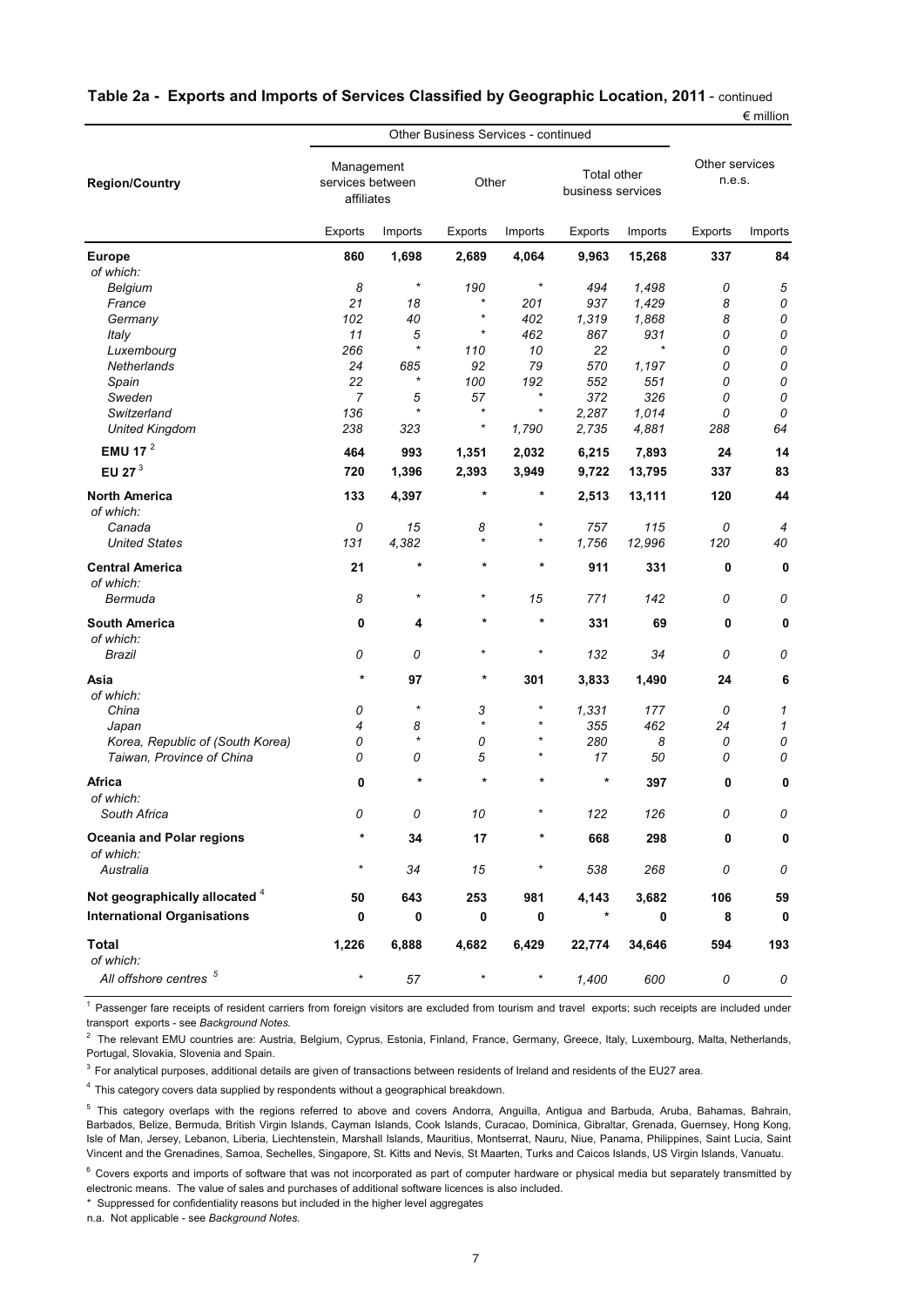| <b>Region/Country</b>                         | <b>Total Services</b> |                |           | Tourism and<br>Transport<br>Travel <sup>2</sup> |                |                | Communications |         | Insurance      |                |
|-----------------------------------------------|-----------------------|----------------|-----------|-------------------------------------------------|----------------|----------------|----------------|---------|----------------|----------------|
|                                               | <b>Exports</b>        | <b>Imports</b> | Exports   | Imports                                         | <b>Exports</b> | Imports        | Exports        | Imports | <b>Exports</b> | Imports        |
| <b>Europe</b><br>of which:                    | 49,683                | 43,817         | 3,417     | 879                                             | 1,916          | 3,617          | 272            | 982     | 5,804          | 4,177          |
| Belgium                                       | 1,186                 | 1,077          | 23        | 20                                              | 21             | 37             | $\star$        | $\star$ | 61             | 44             |
| France                                        | 4,834                 | 3,217          | 93        | 49                                              | 196            | 431            | 23             | $\star$ | 656            | 601            |
| Germany                                       | 7,750                 | 3,495          | 300       | 92                                              | 235            | 148            | 24             | $\star$ | 470            | 422            |
| Italy                                         | 4,157                 | 2,360          | 336       | 33                                              | 95             | 341            | $\star$        | $\star$ | 1,455          | 840            |
| Luxembourg                                    | 1,073                 | 5,709          | 0         | 0                                               | 4              | $\overline{c}$ | $\star$        | $\star$ | 10             | $\overline{7}$ |
| Netherlands                                   | 3,355                 | 10,129         | 7         | 39                                              | 53             | 63             | $\star$        | 10      | 245            | 199            |
| Spain                                         | 2,503                 | 1,642          | 471       | 29                                              | 201            | 939            | $\star$        | $\star$ | 193            | 109            |
| Sweden                                        | 1,267                 | 366            | 0         | 0                                               | 30             | 17             | $\star$        | $\star$ | 152            | 63             |
| Switzerland                                   | 1,693                 | 1,571          | 15        | 104                                             | 0              | 0              | 4              | $\star$ | 49             | 68             |
| <b>United Kingdom</b>                         | 14,632                | 10,639         | 2,088     | 492                                             | 859            | 948            | 166            | 679     | 2,067          | 1,554          |
| EMU 17 $3$                                    | 26,652                | 29,552         | 1,316     | 283                                             | 870            | 2,418          | $\ast$         | 279     | 3,211          | 2,295          |
| EU 27 <sup>4</sup>                            | 45,073                | 41,442         | 3,404     | 775                                             | 1,902          | 3,491          | 266            | 971     | 5,548          | 4,023          |
| <b>North America</b><br>of which:             | 6,077                 | 25,326         | 169       | 341                                             | 696            | 805            | $\star$        | 32      | 1,429          | $\star$        |
| Canada                                        | 592                   | 624            | 8         | 12                                              | 56             | 116            | $\ast$         | 1       | 151            |                |
| <b>United States</b>                          | 5,484                 | 24,704         | 162       | 328                                             | 641            | 690            | 22             | 29      | 1,279          | 1,328          |
| <b>Central America</b><br>of which:           | 2,412                 | 3,780          | 0         | 0                                               | 0              | $\mathbf 0$    | $\ast$         | $\star$ | 256            | $\star$        |
| Bermuda                                       | 1,430                 | 3,107          | 0         | 0                                               | 0              | 0              | $\star$        | 0       | 146            | 244            |
| <b>South America</b><br>of which:             | 401                   | 89             | 0         | 0                                               | 0              | 0              | 0              | 0       | 43             | $\star$        |
| Brazil                                        | 175                   | 50             | 0         | 0                                               | 0              | 0              | 0              | 0       | 8              |                |
| Asia<br>of which:                             | 7,154                 | 1,894          | 4         | 33                                              | 112            | 2              | 7              | 8       | 236            | 135            |
| China                                         | 1,803                 | 299            | 0         | 0                                               | 106            | 0              | 0              | 0       | 12             | 4              |
| Japan                                         | 1,437                 | 596            | 4         | 33                                              | 6              | 2              | 0              | 0       | 49             | 36             |
| Korea, Republic of (South Korea)              | 209                   | 40             | 0         | 0                                               | 0              | 0              | 0              | 0       | 8              |                |
| Taiwan, Province of China                     | 322                   | 62             | 0         | 0                                               | 0              | 0              | 0              | 0       | 9              | 4              |
| Africa<br>of which:                           | 1,308                 | 393            | 0         | 0                                               | 0              | 0              | $\star$        | $\star$ | 75             | 58             |
| South Africa                                  | 654                   | 209            | 0         | 0                                               | 0              | 0              | 0              | 0       | 37             |                |
| <b>Oceania and Polar regions</b><br>of which: | 1,093                 | 426            | 0         | 0                                               | 0              | 56             | 4              | 4       | 59             | 14             |
| Australia                                     | 964                   | 404            | 0         | 0                                               | 0              | 52             | 4              | 4       | 57             | $13\,$         |
| Not geographically allocated 5                | 6,165                 | 5,226          | 67        | 377                                             | 382            | 878            | $^{\ast}$      | 85      | 63             | 88             |
| <b>International Organisations</b>            | 18                    | 0              | $\pmb{0}$ | 0                                               | 0              | 0              | 0              | 0       | 0              | 0              |
| <b>Total</b><br>of which:                     | 74,311                | 80,951         | 3,657     | 1,630                                           | 3,106          | 5,358          | 386            | 1,119   | 7,965          | 6,272          |
| All offshore centres 6                        | 3,360                 | 4,145          | 0         | 0                                               | ${\cal O}$     | 0              | $\star$        | 1       | 415            | 412            |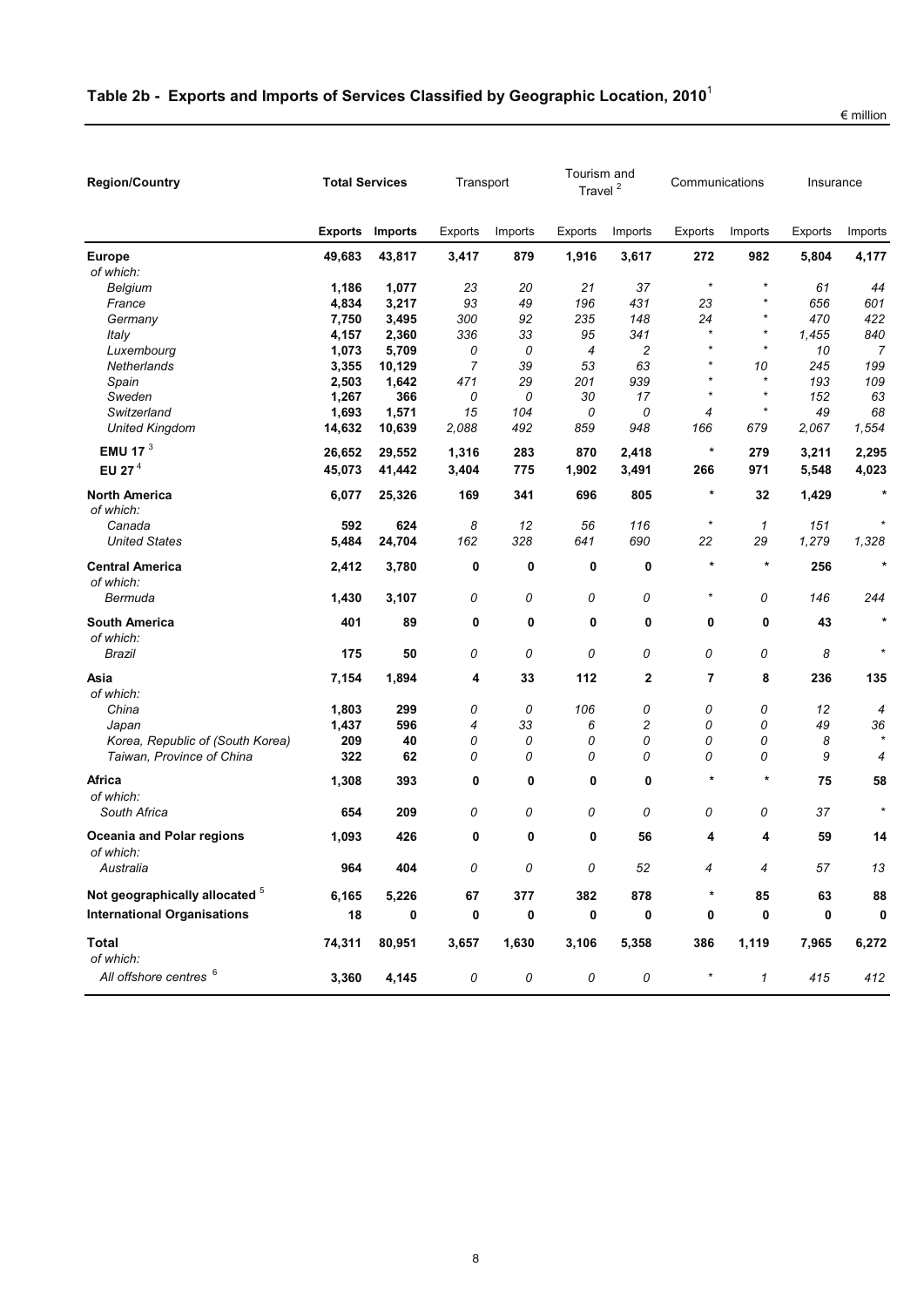# **Table 2b - Exports and Imports of Services Classified by Geographic Location, 2010**<sup>1</sup> **-** continued

|                                               |                           |                |                                   |                  |                    |              |                |         | <b>Other Business Services</b>  |         |
|-----------------------------------------------|---------------------------|----------------|-----------------------------------|------------------|--------------------|--------------|----------------|---------|---------------------------------|---------|
| <b>Region/Country</b>                         | <b>Financial services</b> |                | Computer<br>services <sup>7</sup> |                  | Royalties/Licences |              | Merchanting    |         | Other trade related<br>services |         |
|                                               | Exports                   | Imports        | Exports                           | Imports          | Exports            | Imports      | <b>Exports</b> | Imports | Exports                         | Imports |
| <b>Europe</b>                                 | 4,298                     | 1,780          | 20,741                            | 329              | 822                | 17,286       | 4,256          | n.a.    | 1,140                           | 7,087   |
| of which:                                     |                           |                |                                   |                  |                    |              |                |         |                                 |         |
| Belgium                                       | 120                       | 12             | 493                               | 3                | $\star$            | $\star$      | 122            | n.a.    | $\star$                         | 232     |
| France                                        | 169                       | 52             | 2,333                             | $\star$          | 41                 | 209          | 731            | n.a.    | $^{\star}$                      | 1,074   |
| Germany                                       | 164                       | 486            | 4,606                             | $\star$          | 12                 | 29           | 909            | n.a.    | *                               | 1,338   |
| Italy                                         | 496                       | 276            | 907                               | 12               | $\star$            | $\star$      | 223            | n.a.    | $\star$                         | 458     |
| Luxembourg                                    | 546                       | $\star$        | 31                                | $\star$          | $\star$            | 5,417        | $\star$        | n.a.    | 0                               | $\star$ |
| Netherlands                                   | 317                       | 12             | 1,775                             | 22               | $\star$            | 8,798        | 264            | n.a.    | $^\star$                        | 327     |
| Spain                                         | 88                        | 16             | 798                               | $\overline{c}$   |                    |              | 228            | n.a.    |                                 | 308     |
| Sweden                                        | 45                        | $\overline{4}$ | 653                               | 18               | $\star$            | $\star$      | 123            | n.a.    | $^{\star}$                      | 193     |
| Switzerland                                   | 138                       | 101            | 991                               | $\overline{7}$   | 2                  | $^\star$     | 141            | n.a.    | $\star$                         | 309     |
| <b>United Kingdom</b>                         | 1,731                     | 600            | 3,874                             | 127              | 142                | 1,288        | 1,122          | n.a.    | 428                             | 1,775   |
| EMU 17 $3$                                    | 2,066                     | 956            | 12,078                            | 171              | 646                | 15,369       | $\star$        | n.a.    | $\ast$                          | 4,034   |
| EU 27 <sup>4</sup>                            | 3,891                     | 1,565          | 18,244                            | 320              | 806                | 16,699       | 3,913          | n.a.    | 1,097                           | 6,400   |
| <b>North America</b>                          | 809                       | 2,495          | $\ast$                            | $\pmb{\ast}$     | 588                | $\ast$       | 889            | n.a.    | $\ast$                          | 1,046   |
| of which:                                     |                           |                |                                   |                  |                    |              |                |         |                                 |         |
| Canada                                        | 73                        | $\overline{7}$ | $\star$                           | $\star$          | 17                 | $\ast$       | 110            | n.a.    | $\star$                         | $\star$ |
| <b>United States</b>                          | 737                       | 2,488          | 381                               | 153              | 571                | 7,352        | 781            | n.a.    | $\star$                         |         |
| <b>Central America</b><br>of which:           | $\star$                   | $\star$        | $\star$                           | 0                | $\star$            | $\pmb{\ast}$ | 35             | n.a.    | $\star$                         | $\ast$  |
| Bermuda                                       | 99                        |                | *                                 | 0                | $\star$            | $\star$      | $\star$        | n.a.    | $^{\star}$                      |         |
| <b>South America</b>                          | $\star$                   | $\ast$         | $\star$                           | 0                | $^\star$           | 0            | 6              | n.a.    | 0                               | 0       |
| of which:<br>Brazil                           | $\star$                   | $\star$        | $\star$                           | 0                | 0                  | 0            | -3             | n.a.    | 0                               | 0       |
| Asia                                          | 477                       | 122            | 3,084                             | 37               | 123                | 76           | 564            | n.a.    | $\star$                         | 814     |
| of which:                                     |                           |                |                                   |                  |                    |              |                |         |                                 |         |
| China                                         | $\star$                   | $\star$        | $\star$                           | $\star$          | 0                  | 0            | 48             | n.a.    | *                               | 76      |
| Japan                                         | 197                       | 34             | 684                               | 0                | 84                 | 184          | 252            | n.a.    | $^\star$                        | $\star$ |
| Korea, Republic of (South Korea)              | 15                        | $\star$        | $\star$                           | 0                | $\star$            | 0            | $-14$          | n.a.    | $\star$                         |         |
| Taiwan, Province of China                     | 43                        | $\star$        | $\star$                           | 0                | $\star$            | $\star$      | -10            | n.a.    | 0                               |         |
| Africa<br>of which:                           | $\star$                   | *              | 715                               | 0                | *                  | 0            | 138            | n.a.    |                                 |         |
| South Africa                                  | $\star$                   | $\star$        | 438                               | 0                | ×                  | 0            | 83             | n.a.    |                                 | 117     |
| <b>Oceania and Polar regions</b><br>of which: | 32                        | 9              |                                   | *                | *                  | $\star$      | 304            | n.a.    |                                 | 237     |
| Australia                                     | 24                        | 9              |                                   | $\star$          | $\star$            | $\star$      | 275            | n.a.    | $\star$                         | $\star$ |
| Not geographically allocated 5                | 159                       | 60             |                                   | *                | 285                |              | 934            | n.a.    | 275                             | 311     |
| <b>International Organisations</b>            | 0                         | 0              |                                   | 0                | 0                  | 0            | 0              | n.a.    | 0                               | 0       |
| <b>Total</b><br>of which:                     | 6,326                     | 4,513          | 27,889                            | 659              | 2,192              | 28,260       | 7,126          | n.a.    | 1,624                           | 9,752   |
| All offshore centres <sup>6</sup>             | 676                       | 96             | 247                               | $\boldsymbol{6}$ | $\ast$             | 2,682        | 52             | n.a.    | *                               | 172     |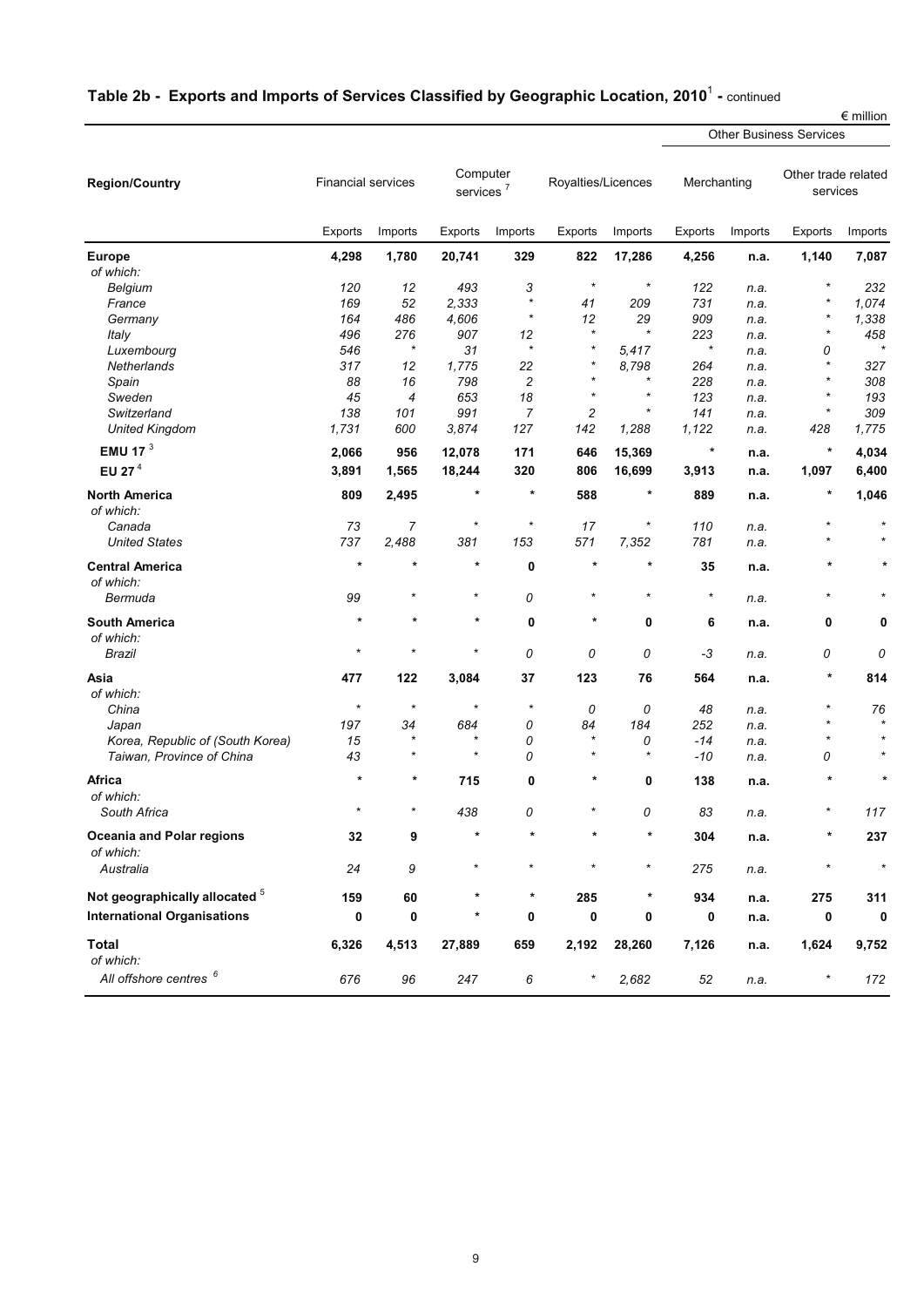|                                               | $\epsilon$ million<br>Other Business Services - continued |          |              |                                                            |              |                                    |           |                             |              |                                                                 |  |  |  |
|-----------------------------------------------|-----------------------------------------------------------|----------|--------------|------------------------------------------------------------|--------------|------------------------------------|-----------|-----------------------------|--------------|-----------------------------------------------------------------|--|--|--|
| <b>Region/Country</b>                         | Operational<br>Leasing                                    |          |              | Legal, accounting<br>and other<br>professional<br>services |              | Advertising and<br>market research |           | Research and<br>development |              | Architectural<br>engineering and<br>other technical<br>services |  |  |  |
|                                               | Exports                                                   | Imports  | Exports      | Imports                                                    | Exports      | Imports                            | Exports   | Imports                     | Exports      | Imports                                                         |  |  |  |
| <b>Europe</b>                                 | 2,728                                                     | 84       | 252          | 399                                                        | $\ast$       | 795                                | $\ast$    | 1,075                       | 293          | 150                                                             |  |  |  |
| of which:                                     |                                                           |          |              |                                                            |              |                                    |           |                             |              |                                                                 |  |  |  |
| Belgium                                       | 87                                                        | $\ast$   | $\star$      | 8                                                          | 0            | $\ast$                             | 0         | $\star$                     | $\star$      | $\star$                                                         |  |  |  |
| France                                        | 223                                                       | $\star$  | $\star$      | 36                                                         | $\star$      | 66                                 | $\star$   | 61                          | $\star$      |                                                                 |  |  |  |
| Germany                                       | 316                                                       | 11       | $\star$      | 44                                                         | 16           | 91                                 | $\star$   | 46                          | $^\ast$      | 20                                                              |  |  |  |
| Italy                                         | 309                                                       | $\ast$   | $\star$      | 18                                                         | $\star$      | 26                                 | 0         | $\star$                     | 0            | $\star$                                                         |  |  |  |
| Luxembourg                                    | $\star$                                                   | 0        | 0            | 0                                                          | 0            | $\star$                            | 0         | 0                           | 0            | 0                                                               |  |  |  |
| Netherlands                                   | $\star$                                                   | $\star$  | $\star$      | $\star$                                                    | $\star$      | 38                                 | 0         | $\star$                     | $\star$      | 0                                                               |  |  |  |
| Spain                                         | 150                                                       | $\star$  | $\star$      | 10                                                         | 0            | 74                                 | 0         | $\star$                     | 0            | $\star$                                                         |  |  |  |
| Sweden                                        | 80                                                        | 0        | $\star$      | 16                                                         | 0            | $\star$                            | $\star$   | $\star$                     | 0            | 0                                                               |  |  |  |
| Switzerland                                   | 42                                                        | 0        | $\star$      | 9                                                          | $\star$      | $\star$                            | $\star$   | $\star$                     | 0            | 0                                                               |  |  |  |
| <b>United Kingdom</b>                         | 441                                                       | 28       | 105          | 196                                                        | 35           | 349                                | $\star$   | 480                         | 55           | 100                                                             |  |  |  |
| EMU 17 $3$                                    | 1,449                                                     | 46       | 81           | 151                                                        | $\ast$       | 382                                | *         | 333                         | 200          | 45                                                              |  |  |  |
| EU 27 <sup>4</sup>                            | 2,132                                                     | $\ast$   | 195          | 375                                                        | 77           | 777                                | $\star$   | $\star$                     | 271          | 149                                                             |  |  |  |
| <b>North America</b><br>of which:             | 275                                                       | $\ast$   | 58           | 133                                                        | $\star$      | 4,581                              | 226       | $\ast$                      | 17           | $\star$                                                         |  |  |  |
| Canada                                        | 134                                                       |          | 0            | 0                                                          | 0            | 27                                 | 0         | *                           | 0            | 0                                                               |  |  |  |
| <b>United States</b>                          | 140                                                       | $^\star$ | 56           | 133                                                        | $\star$      | 4,554                              | 226       | 2,991                       | 16           |                                                                 |  |  |  |
|                                               |                                                           | $\star$  | $\star$      |                                                            |              |                                    | $^{\ast}$ |                             |              |                                                                 |  |  |  |
| <b>Central America</b>                        | 486                                                       |          |              | 1                                                          | 0            | 0                                  |           | 0                           | 0            | 0                                                               |  |  |  |
| of which:<br>Bermuda                          | $\star$                                                   | $\star$  | $\star$      | $\mathcal I$                                               | 0            | 0                                  | $^\ast$   | 0                           | 0            | 0                                                               |  |  |  |
| <b>South America</b>                          | 245                                                       | $^\star$ | 0            | 0                                                          | 0            | 2                                  | 0         | $\ast$                      | 0            | 0                                                               |  |  |  |
| of which:                                     |                                                           |          |              |                                                            |              |                                    |           |                             |              |                                                                 |  |  |  |
| Brazil                                        | 111                                                       | $^\star$ | 0            | 0                                                          | 0            | 0                                  | 0         | $^{\star}$                  | 0            | 0                                                               |  |  |  |
| Asia                                          | 2,030                                                     | *        | 13           | 18                                                         | $\star$      | $\star$                            | 0         | $\ast$                      | 16           | $\star$                                                         |  |  |  |
| of which:                                     |                                                           | $^\star$ |              |                                                            |              |                                    |           |                             |              |                                                                 |  |  |  |
| China                                         | 945<br>22                                                 |          | 0<br>$\star$ | 4<br>$\star$                                               | 0<br>$\star$ | 0                                  | 0         | 5<br>18                     | 0<br>$\star$ | 0                                                               |  |  |  |
| Japan<br>Korea, Republic of (South Korea)     | 149                                                       | 0<br>0   | 0            | 0                                                          | 0            | 10<br>0                            | 0<br>0    | 0                           | 0            | 0<br>0                                                          |  |  |  |
| Taiwan, Province of China                     | $\star$                                                   | 0        | 0            | 0                                                          | 0            | 0                                  | 0         | 0                           | 0            | 0                                                               |  |  |  |
| Africa                                        | $\star$                                                   | $\ast$   | $\star$      | $\pmb{\ast}$                                               | $\ast$       | 6                                  | 0         | 0                           | 2            | 0                                                               |  |  |  |
| of which:                                     |                                                           |          |              |                                                            |              |                                    |           |                             |              |                                                                 |  |  |  |
| South Africa                                  | 50                                                        |          | 0            |                                                            | 0            | 3                                  | 0         | 0                           | 0            | 0                                                               |  |  |  |
| <b>Oceania and Polar regions</b><br>of which: | 60                                                        | 0        | $^\star$     | *                                                          | 0            | $^\star$                           | 0         | 11                          | 0            | 0                                                               |  |  |  |
| Australia                                     | 37                                                        | 0        | $\ast$       | $\star$                                                    | 0            | $\star$                            | 0         | 10                          | 0            | 0                                                               |  |  |  |
| Not geographically allocated 5                | $\star$                                                   | $\star$  | 62           | 163                                                        | $^{\ast}$    | 581                                | 62        | 404                         | 36           |                                                                 |  |  |  |
| <b>International Organisations</b>            | 0                                                         | 0        | $\pmb{0}$    | 0                                                          | 0            | 0                                  | 0         | 0                           | 0            | 0                                                               |  |  |  |
| <b>Total</b><br>of which:                     | 6,699                                                     | 1,571    | 402          | 735                                                        | 367          | 5,990                              | 420       | 4,541                       | 364          | 197                                                             |  |  |  |
| All offshore centres 6                        | 494                                                       | $\star$  | $\star$      | 4                                                          | $\star$      | ${\cal O}$                         | $\star$   | $\star$                     | 10           | $\star$                                                         |  |  |  |
|                                               |                                                           |          |              |                                                            |              |                                    |           |                             |              |                                                                 |  |  |  |

# **Table 2b - Exports and Imports of Services Classified by Geographic Location, 2010**<sup>1</sup> **-** continued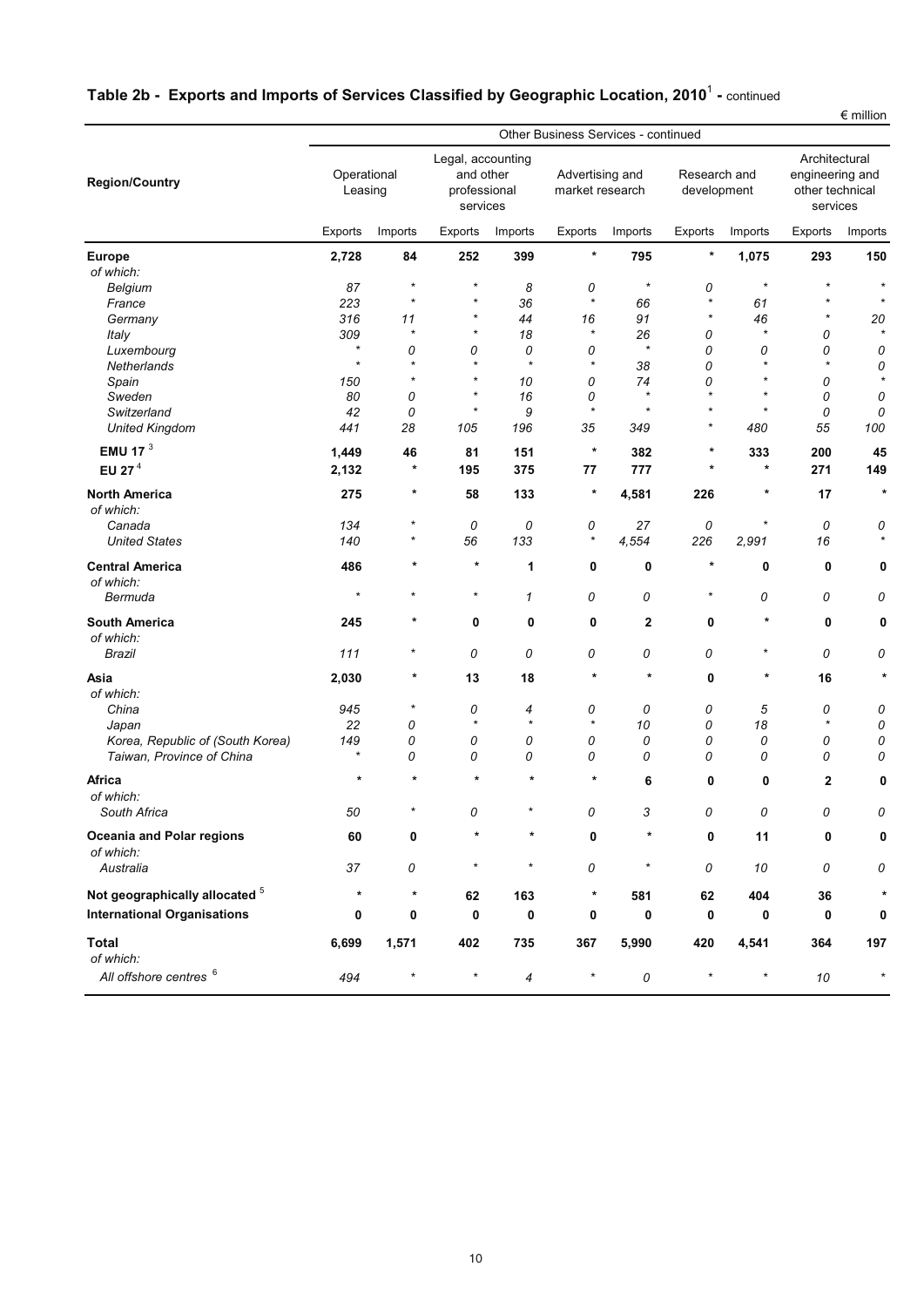| Table 2b- Exports and Imports of Services Classified by Geographic Location, 2010 $^{\rm 1}$ - $_{\rm continued}$ |                    |  |
|-------------------------------------------------------------------------------------------------------------------|--------------------|--|
|                                                                                                                   | $\epsilon$ million |  |

|                                        | <b>Other Business Services - continued</b>   |                    |                |                       |                                  |         |                          | ייטווווויט  |
|----------------------------------------|----------------------------------------------|--------------------|----------------|-----------------------|----------------------------------|---------|--------------------------|-------------|
| <b>Region/Country</b>                  | Management<br>services between<br>affiliates |                    | Other          |                       | Total other<br>business services |         | Other services<br>n.e.s. |             |
|                                        | Exports                                      | Imports            | Exports        | Imports               | <b>Exports</b>                   | Imports | Exports                  | Imports     |
| <b>Europe</b>                          | 624                                          | 1,677              | 2,546          | 3,412                 | 12,026                           | 14,679  | 387                      | 86          |
| of which:                              |                                              |                    |                |                       |                                  |         |                          |             |
| Belgium                                | $\star$                                      | $\star$            | 127            | 34                    | 408                              | 873     | 0                        | 5           |
| France                                 | 22                                           | $\star$            | $\star$        | *                     | 1,313                            | 1,683   | 8                        | 0           |
| Germany                                | 70                                           | 64                 | $^\star$       | 622                   | 1,931                            | 2,237   | 8                        | 0           |
| Italy                                  | 11                                           | $\star$            | $\star$        | 302                   | 844                              | 827     | 0                        | ${\cal O}$  |
| Luxembourg                             | 128                                          | $\star$            | $\star$        | $\star$               | 216                              | 107     | 0                        | 0           |
| Netherlands                            | 41                                           | $\star$            | $\star$        | 117                   | 716                              | 986     | 0                        | 0           |
| Spain                                  | 38                                           | $\star$<br>$\star$ | 73             | 54                    | 725                              | 518     | 0                        | 0           |
| Sweden                                 | 8                                            |                    | 54<br>$\star$  | $^{\star}$<br>$\star$ | 369                              | 251     | 0                        | 0           |
| Switzerland                            | 72                                           | 58                 | $^\star$       |                       | 493                              | 700     | 0                        | 0           |
| <b>United Kingdom</b>                  | 213                                          | 359                |                | 1,603                 | 3,367                            | 4,888   | 340                      | 64          |
| EMU 17 $3$                             | 310                                          | 1,201              | $\ast$         | 1,578                 | 6,361                            | 7,770   | $\ast$                   | 14          |
| EU 27 <sup>4</sup>                     | 547                                          | 1,608              | $^\ast$        | 3,278                 | 10,627                           | 13,513  | 387                      | 82          |
| <b>North America</b><br>of which:      | 78                                           | $\ast$             | $\ast$         | $\ast$                | 1,839                            | 12,638  | 120                      | 44          |
| Canada                                 | 0                                            | $\star$            | $\star$        | $\star$               | 264                              | 343     | 0                        | 4           |
| <b>United States</b>                   | 76                                           | 2,212              | $^\star$       | 677                   | 1,575                            | 12,295  | 120                      | 40          |
| <b>Central America</b><br>of which:    | $\star$                                      | $\star$            | $\star$        | $\ast$                | 1,398                            | 610     | 0                        | $\mathbf 0$ |
| Bermuda                                | $\star$                                      | $\star$            | $\star$        | 6                     | 819                              | 247     | 0                        | 0           |
| <b>South America</b><br>of which:      | 0                                            | *                  | 4              | $^\star$              | 256                              | 58      | 0                        | 0           |
| Brazil                                 | 0                                            | 0                  | $\overline{c}$ | *                     | 110                              | 36      | 0                        | 0           |
| Asia<br>of which:                      | $\pmb{\ast}$                                 | 57                 | 175            | 492                   | 3,089                            | 1,470   | 24                       | 6           |
| China                                  | 0                                            | $\star$            | $\star$        | *                     | 1,081                            | 266     | 0                        | 1           |
| Japan                                  | 0                                            | $\star$            | 94             | $\star$               | 390                              | 306     | 24                       | 0           |
| Korea, Republic of (South Korea)       | 0                                            | 0                  | $\star$        | $\star$               | 156                              | 22      | 0                        | 0           |
| Taiwan, Province of China              | 0                                            | 0                  | $\star$        | $\star$               | 0                                | 47      | 0                        | 0           |
| Africa<br>of which:                    | $\star$                                      | $\star$            |                |                       | $\ast$                           | 310     | 0                        | 0           |
| South Africa                           | 0                                            |                    | $\star$        | $\star$               | 145                              | 156     | 0                        | 0           |
| Oceania and Polar regions<br>of which: | 0                                            | *                  | 34             |                       | 416                              | 316     | 0                        | 0           |
| Australia                              | 0                                            | $^{\star}$         | 31             | $\star$               | 361                              | 301     | 0                        | 0           |
| Not geographically allocated $5$       | 31                                           | 326                | $\ast$         | 778                   | 2,695                            | 2,865   | 101                      | 56          |
| <b>International Organsiations</b>     | 0                                            | 0                  | $^\ast$        | 0                     | $^\ast$                          | 0       | 8                        | 0           |
| <b>Total</b><br>of which:              | 980                                          | 4,570              | 4,169          | 5,591                 | 22,151                           | 32,946  | 640                      | 192         |
| All offshore centres 6                 | 231                                          | 54                 | $\star$        | $\star$               | 1,659                            | 944     | 0                        | 0           |

<sup>&</sup>lt;sup>1</sup> Revised

 $2$  Passenger fare receipts of resident carriers from foreign visitors are excluded from tourism and travel exports; such receipts are included under transport exports - see *Background Notes.*

<sup>3</sup> The relevant EMU countries are: Austria, Belgium, Cyprus, Estonia, Finland, France, Germany, Greece, Italy, Luxembourg, Malta, Netherlands, Portugal, Slovakia, Slovenia and Spain.

<sup>4</sup> For analytical purposes, additional details are given of transactions between residents of Ireland and residents of the EU27 area.

 $5$  This category covers data supplied by respondents without a geographical breakdown.

<sup>6</sup> This category overlaps with the regions referred to above and covers Andorra, Anguilla, Antigua and Barbuda, Bahamas, Bahrain, Barbados, Belize, Bermuda, British Virgin Islands, Cayman Islands, Cook Islands, Curacao, Dominica, Gibraltar, Grenada, Guernsey, Hong Kong, Isle of Man, Jamaica, Jersey, Lebanon, Liberia, Liechtenstein, Maldives, Marshall Islands, Montserrat, Nauru, Niue, Panama, Philippines, Saint Lucia, Saint Vincent and the Grenadines, Samoa, Singapore, St. Kitts and Nevis, St Maarten, Turks and Caicos Islands, US Virgin Islands, Vanuatu.

 $^7$  Covers exports and imports of software that was not incorporated as part of computer hardware or physical media but separately transmitted by electronic means. The value of sales and purchases of additional software licences is also included.

\* Suppressed for confidentiality reasons but included in the higher level aggregates.

n.a. Not applicable - see *Background Notes.*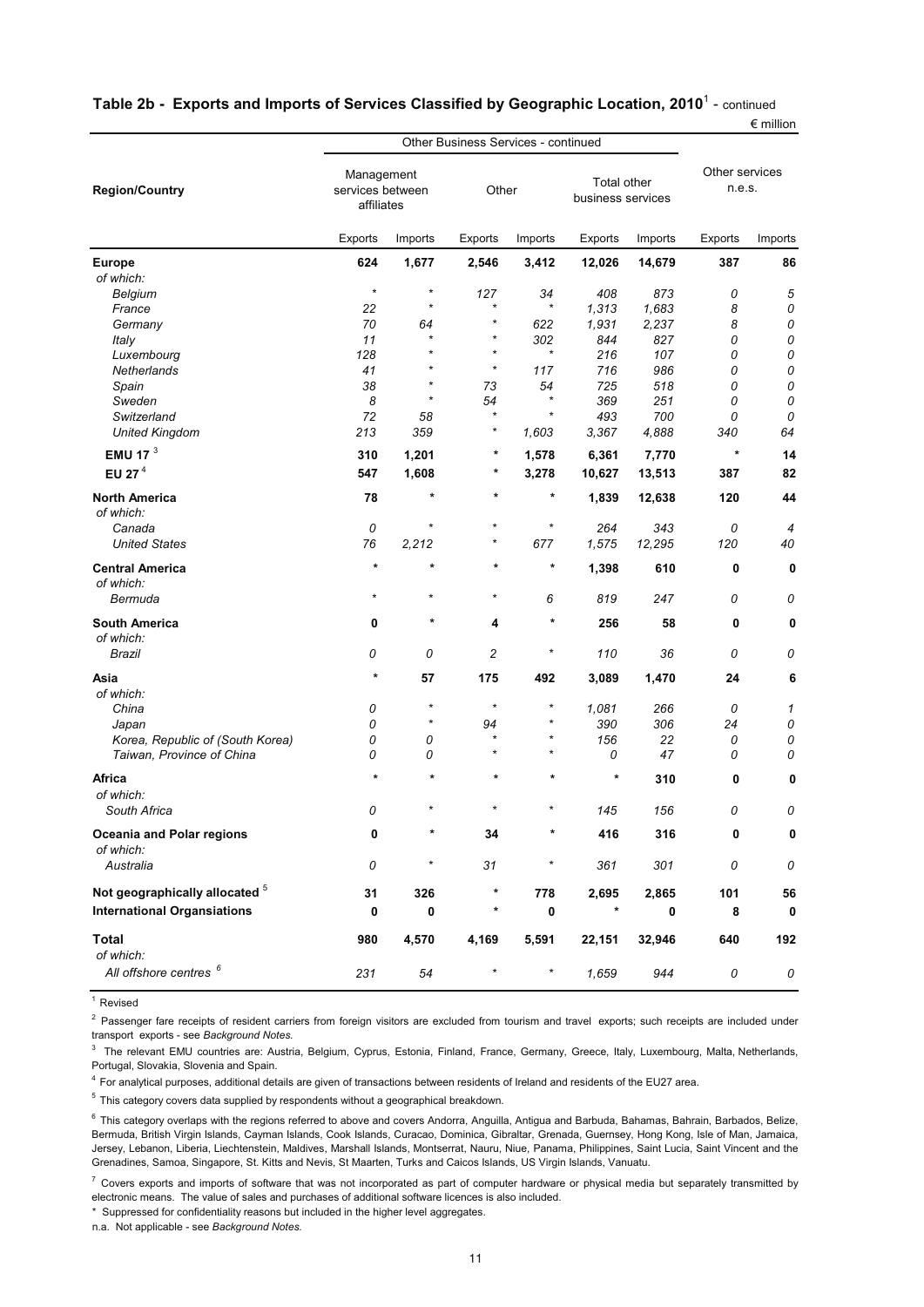### **Table 3 - Exports and Imports of services classified by country, 2010 and 2011**

| <b>Region/Country</b>    |                | 2011           |            |                |                  |            |
|--------------------------|----------------|----------------|------------|----------------|------------------|------------|
|                          | <b>Exports</b> | <b>Imports</b> | <b>Net</b> | <b>Exports</b> | <b>Imports</b>   | <b>Net</b> |
| Afghanistan              | $\star$        | $\star$        | 4          | $\star$        | $\star$          | $\star$    |
| Algeria                  | $\star$        | $\star$        | $\star$    | $\star$        | $\star$          | $\star$    |
| Argentina                | 38             | 15             | 23         | 69             | 20               | 49         |
| Armenia                  | 13             | 0              | 13         | 13             | 0                | 13         |
| Australia                | 964            | 404            | 560        | 1,249          | 380              | 869        |
| Austria                  | 505            | 258            | 247        | 550            | 209              | 341        |
| <b>Bahamas</b>           | 8              | 0              | 8          | 15             | 0                | 15         |
| Bahrain                  | 37             | 5              | 32         | 44             | 3                | 41         |
| Bangladesh               | 13             | $\star$        | $\star$    | 12             | 0                | 12         |
| <b>Barbados</b>          | 73             | $\star$        | $\star$    | $\star$        | 343              | $\star$    |
| Belgium                  | 1,186          | 1,077          | 109        | 1,442          | 1,819            | $-377$     |
| Belize                   | $\star$        | 0              | $\star$    | $\star$        | 0                | $\star$    |
| Bermuda                  | 1,430          | 3,107          | $-1,677$   | 1,292          | 2,162            | $-870$     |
| <b>Brazil</b>            | 175            | 50             | 125        | 257            | 56               | 201        |
| British Virgin Islands   | 20             | $\star$        | $\star$    | 21             | $\star$          | $\star$    |
| Bulgaria                 | 83             | 30             | 53         | 73             | 28               | 45         |
| Canada                   | 592            | 624            | $-32$      | 1,115          | 444              | 671        |
| Cayman Islands           | 628            | $\star$        | $\star$    | 472            | $\star$          |            |
| Central African Republic | $\star$        | 0              | $\star$    | $\star$        | 0                |            |
| Chile                    | 72             | 9              | 63         | $\star$        | $\star$          |            |
| China                    | 1,803          | 299            | 1,504      | 2,214          | 214              | 2,000      |
| Colombia                 | 78             | 6              | 72         | 109            | 22               | 87         |
| Costa Rica               | $\star$        | 0              | $\star$    | 2              | 0                | $\sqrt{2}$ |
| Croatia                  | 47             | 34             | 13         | 47             | 32               | 15         |
| Curacao                  | n.a.           | n.a.           | n.a.       | 19             | $\star$          | $\star$    |
| Cyprus                   | $\star$        | 103            | $\star$    | $\star$        | $\star$          | $\star$    |
| Czech Republic           | 280            | 127            | 153        | 268            | 106              | 162        |
| Denmark                  | 807            | 304            | 503        | 1,063          | 488              | 575        |
| Egypt                    | 312            | 53             | 259        | 339            | 68               | 271        |
| El Salvador              | 22             | $\star$        | $\star$    | 23             | 0                | 23         |
| Estonia                  | 16             | 16             | 0          | 17             | 7                | 10         |
| Ethiopia                 | 18             | 0              | 18         | 17             | 1                | 16         |
| Finland                  | 677            | 165            | 512        | 670            | 142              | 528        |
| France                   | 4,834          | 3,217          | 1,617      | 4,797          | 3,065            | 1,732      |
| Georgia                  |                | $\star$        | $\star$    | 5              | $\star$          | $\star$    |
| Germany                  | 7,750          | 3,495          | 4,255      | 7,658          | 2,840            | 4,818      |
| Gibraltar                | 10             | $\ast$         | $\star$    | 11             | $^\star$         |            |
| Greece                   | 194            | 91             | 103        | 188            | 93               | 95         |
| Guernsey                 | 12             | 27             | $-15$      | 55             | 41               | 14         |
| Hong Kong                | 140            | 112            | 28         | 230            | 111              | 119        |
| Hungary                  | 478            | 86             | 392        | 552            | 76               | 476        |
| Iceland                  | $\star$        | $\star$        | $\star$    | 49             | $\boldsymbol{7}$ | 42         |
| India                    | 789            | 135            | 654        | 1,039          | 236              | 803        |
| Indonesia                | 130            | 11             | 119        | 179            | 25               | 154        |
| Isle of Man              |                | 14             | $\star$    | 170            | $\star$          |            |
| Israel                   | 360            | 95             | 265        | 417            | 109              | 308        |
| Italy                    | 4,157          | 2,360          | 1,797      | 4,666          | 2,315            | 2,351      |
| Jamaica                  | 27             | ×              | $\star$    | 22             | ×                |            |
| Japan                    | 1,437          | 596            | 841        | 1,515          | 684              | 831        |
| Jersey                   | 148            | 32             | 116        | 54             | 10               | 44         |
| Jordan                   | $\star$        | $\star$        | $\star$    | 27             | 11               | $16\,$     |
| Kazakhstan               | 60             | $\star$        | $\star$    | 58             | 10               | 48         |
| Kenya                    | 79             | 13             | 66         | 80             | 12               | 68         |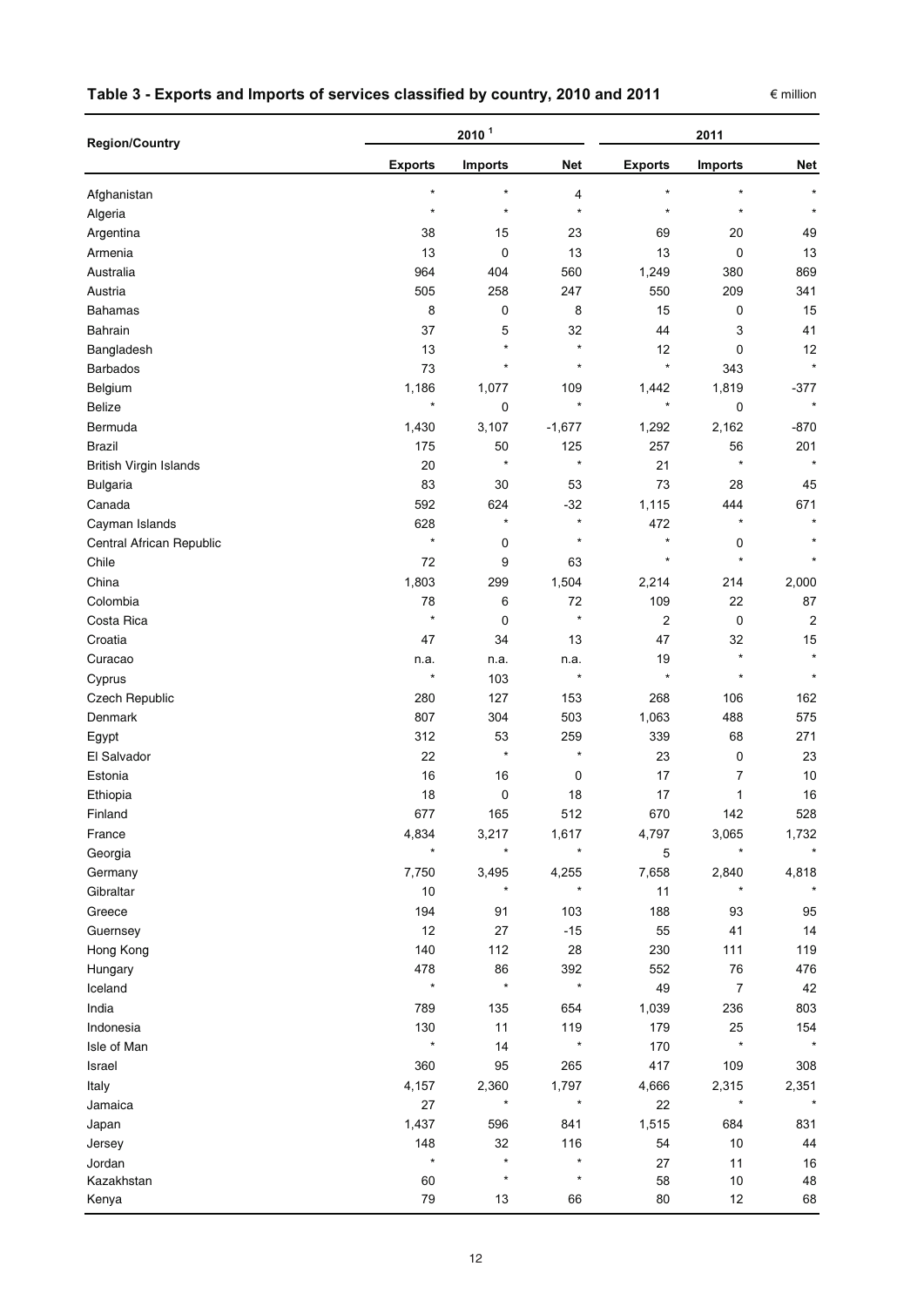| Table 3 - Exports and Imports of services classified by country, 2010 and 2011 - continued |  |  |
|--------------------------------------------------------------------------------------------|--|--|
|--------------------------------------------------------------------------------------------|--|--|

€ million

| <b>Region/Country</b>                     |                  | 2011                    |                      |                  |                |                |
|-------------------------------------------|------------------|-------------------------|----------------------|------------------|----------------|----------------|
|                                           | <b>Exports</b>   | Imports                 | <b>Net</b>           | <b>Exports</b>   | Imports        | Net            |
| Korea, Republic of (South Korea)          | 209              | 40                      | 169                  | 336              | 35             | 301            |
| Kuwait                                    | $\star$          | $\star$                 | $\star$              | 61               | $\overline{c}$ | 59             |
| Latvia                                    | 51               | 10                      | 41                   | 36               | 9              | 27             |
| Lebanon                                   | $\star$          | $\star$                 | $\star$              | 23               | $\star$        | $\star$        |
| Libya                                     | 13               | 0                       | 13                   | 13               | 6              | $\overline{7}$ |
| Liechtenstein                             | $\star$          | $\star$                 | $\star$              | 13               | $\overline{7}$ | 6              |
| Lithuania                                 | 33               | 14                      | 19                   | 39               | 15             | 24             |
| Luxembourg                                | 1,073            | 5,709                   | $-4,636$             | 975              | 5,112          | $-4,137$       |
| Malaysia                                  | 111              | 75                      | 36                   | 112              | 73             | 39             |
| Maldives                                  | $\star$          | $\star$                 | $\star$              | $\star$          | $\star$        |                |
| Malta                                     | 15               | $\star$                 | $\star$              | $\star$          | $\star$        | $\star$        |
| Mexico                                    | 167              | 26                      | 141                  | 162              | 40             | 122            |
| Morocco                                   | $\star$          | $\star$                 | $\star$              | 30               | 12             | 18             |
| Netherlands                               | 3,355            | 10,129                  | $-6,774$             | 3,377            | 11,548         | $-8,171$       |
| New Zealand                               | 90               | 19                      | 71                   | 248              | 15             | 233            |
| Nigeria                                   | 71               | 20                      | 51                   | 66               | 31             | 35             |
| Norway                                    | 731              | 215                     | 516                  | 988              | 222            | 766            |
| Pakistan                                  | 34               | $\overline{\mathbf{c}}$ | 32                   | 50               | 4              | 46             |
| Philippines                               | 89               | 16                      | 73                   | 64               | 11             | 53             |
| Poland                                    | 629              | 279                     | 350                  | 585              | 300            | 285            |
| Portugal                                  | 558              | 479                     | 79                   | 532              | 444            | 88             |
| Qatar                                     | 49               | 1                       | 48                   | 59               | 5              | 54             |
| Romania                                   | 136              | 35                      | 101                  | 90               | 42             | 48             |
| <b>Russian Federation</b>                 | 1,248            | 196                     | 1,052                | $-1,728$         | 183            | $-1,911$       |
| Rwanda                                    | 1                | 0                       | 1                    | $\pmb{\ast}$     | $\mathbf 0$    | $\star$        |
| Saudi Arabia                              | 238              | $\star$                 | $\star$              | 303              | 45             | 258            |
| Serbia                                    | 38               | $\star$                 | $\star$              | 39               | 11             | 28             |
| Singapore                                 | 522              | 148                     | 374                  | 708              | 155            | 553            |
| Slovakia                                  | 66               | 33                      | 33                   | 83               | 36             | 47             |
| Slovenia                                  | $\star$          | $\star$                 | $\star$              | 38               | 12             | 26             |
| South Africa                              | 654              | 209                     | 445                  | 621              | 168            | 453            |
| Spain                                     | 2,503            | 1,642                   | 861                  | 2,442            | 1,576          | 866            |
| Sri Lanka                                 | 1                | 0                       | 1                    | $\star$          | 0              | $\star$        |
| Sweden                                    | 1,267            | 366                     | 901                  | 1,811            | 452            | 1,359          |
| Switzerland                               | 1,693            | 1,571                   | 122                  | 3,726            | 1,878          | 1,848          |
| Taiwan, Province of China                 | 322              | 62                      | 260                  | 460              | 92             | 368            |
| Thailand                                  | 17               | 22                      | $-5$                 | 46               | 9              | 37             |
| Tokelau                                   | $\star$          | $\star$                 | $\star$              | $\star$          | 0              | $\star$        |
| Tunisia                                   | 27               | 13                      |                      | 23               | 8              | 15             |
| Turkey                                    | 367              | 206                     | 14<br>161            | 349              | 206            | 143            |
| Ukraine                                   | 75               | 22                      | 53                   | 67               | 23             | 44             |
|                                           |                  |                         |                      |                  |                |                |
| <b>United Arab Emirates</b>               | 532              | 190                     | 342                  | 483              | 99             | 384            |
| United Kingdom                            | 14,632           | 10,639                  | 3,993                | 15,052           | 10,108         | 4,944          |
| <b>United States</b>                      | 5,484<br>$\star$ | 24,704<br>$\star$       | $-19,220$<br>$\star$ | 5,837<br>$\star$ | 24,856         | $-19,019$      |
| Uruguay                                   |                  |                         |                      |                  | 0              |                |
| Venezuela                                 | $\overline{7}$   | 4                       | 3                    | 18               | 6              | 12             |
| Viet Nam                                  | 29               | 4<br>$\star$            | 25<br>$\star$        | 35               | 5<br>$\star$   | 30             |
| Virgin Islands, US                        | 0<br>$\star$     |                         | $\star$              | 0<br>$\star$     |                |                |
| Yemen                                     |                  | 0                       |                      | $\star$          |                |                |
| International Organisations               | 18               | $\mathbf 0$             | 18                   |                  |                |                |
| Not geographically allocated <sup>2</sup> | 6,165            | 5,226                   | 939                  | 8,582            | 6,861          | 1,721          |
| Marginal trade <sup>3</sup>               | 151              | 40                      | 111                  | 185              | 76             | 109            |
| <b>World total</b>                        | 74,311           | 80,951                  | $-6,639$             | 81,448           | 83,258         | $-1,810$       |
| Revised                                   |                  |                         |                      |                  |                |                |

 $^{2}$  This category covers data supplied by respondents without a geographical breakdown.

3 Subtotal for countries for which exports and imports are less than  $€10m$ .

\* Suppressed for confidentiality reasons but included in world total.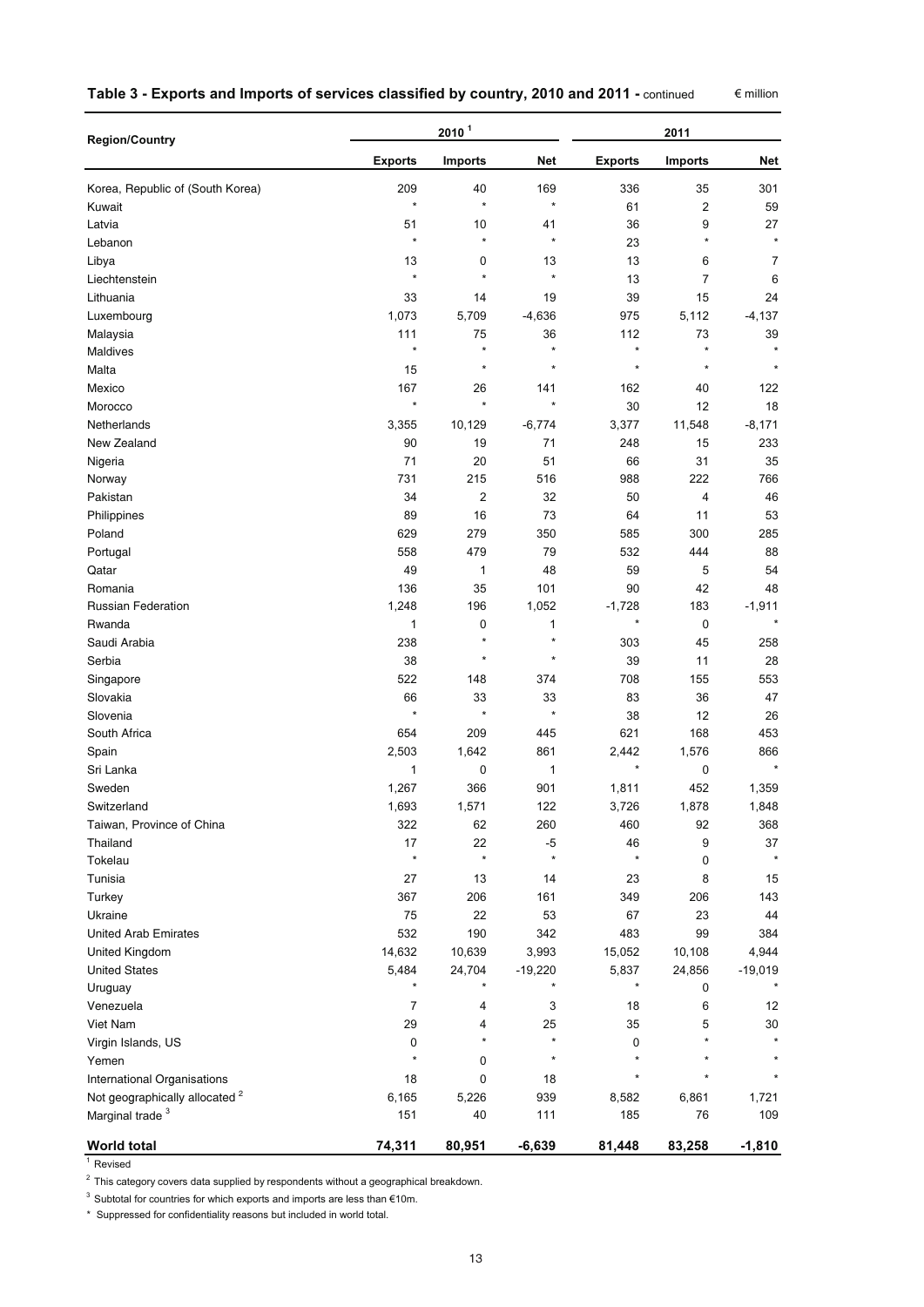# Background Notes *(September 2012)*

**Introduction** The quarterly balance of payments (BOP) statistics compiled and published for Ireland provide some detail on exports and imports of services along with some regional geographical detail for total services. This release provides on an annual basis greater analysis of the service components and significantly more geographical detail, including a cross-classification of service components according to counterpart country/region. The data are collected and compiled within the BOP framework and as such are designed to comply in so far as possible with the stipulated international methodological standards. They also conform closely with international presentation formats taking materiality and relevance into account as well as data confidentiality constraints. The results published in this release are generally compatible with the information supplied to and published by Eurostat and the European Central Bank (ECB) concerning the economic activities of EU and EMU residents with non-residents of these areas. The figures are also compatible with those supplied to other international organisations such as IMF and OECD.

> A summary description of the methodology is given below. It follows as far as possible the recommendations of the IMF's *Balance of Payments Manual - 5th Edition* (BPM5) published in 1993 and its supplement *Financial Derivatives: A Supplement to the 5th Edition (1993) of the Balance of Payments Manual* published in 2000. It also largely complies with the principles described in the *Manual on Statistics of International Trade in Services* (2002) prepared and published jointly by the UN, European Commission, IMF, OECD, UN Conference on Trade and Development and the WTO. Any significant deviations from the international recommendations are highlighted below.

> Note: With the release of September 2012 the name of this series was changed from "Services Exports and Imports" to "International Trade in Services" in order to be more consistent with similarly published statistics internationally.

**Data collection** The information on service exports and imports is obtained as part of the overall process of collecting BOP-relevant data. Statutory surveys are conducted by the CSO and by the Central Bank of Ireland (CBI). Other data obtained from administrative sources are also used. Following the introduction of a redesigned BOP data collection system in 1998 and up to 2007, the CSO undertook all the necessary survey collection and compilation required. However, following a joint initiative involving the CSO and the CBI to rationalise statistical data collection and compilation for the financial sector and also to reduce the burden on data providers, the data collection arrangements changed. As a consequence, since 2008 the data required from licensed banks (credit institutions) and from investment funds (including money market funds) to meet BOP-related data requirements (as well as other statistical demands on both organisations) are being collected quarterly by the CBI under its legislation as well as European legislation. The data are supplied by the CBI to CSO for statistical compilation purposes. The CSO has therefore discontinued its surveys of credit institutions and investment funds but continues to collect the required data from other financial enterprises as well as non-financial enterprises using its ongoing quarterly statutory surveys. These are conducted under the Statistics (Balance of Payments and Financial Accounts) Order, 2010 (S.I. No. 206 of 2010) made under the Statistics Act, 1993.

> CSO surveys of financial enterprises aim at exhaustive coverage and are conducted on a quarterly basis. However, in order to reduce reporting burden, companies with low activity volumes may, on approval from the CSO, provide annual data. The relevant CBI surveys of credit institutions and investment funds are conducted quarterly and are directed at all such entities. Overall, both organisations survey about 4,500 financial entities. The surveys cover banking, insurance and pension funding, asset financing, treasury, institutional investment, investment funds (e.g. mutual funds, unit trusts and similar collective investment operations), broking and other financial service provision. Financial enterprises, including those engaged in internationally-traded financial service activities and collectively labelled as IFSC (International Financial Services Centre) enterprises, are required to make returns.

> Quarterly detailed returns are provided by about 3,500 entities while about 1,000 smaller activity entities provide the same level of detailed data annually. Quarterly estimates are made by the CSO from the annual returns for a specific year and these are used as preliminary quarterly estimates for the following year.

> CSO surveys of manufacturing and non-financial service enterprises are conducted on a quarterly basis also with smaller activity entities reporting annually. Coverage for these entities is on a sample selection basis, those surveyed being selected on the basis of statistical register information concerning their transactions with non-residents. About 500 companies make quarterly or annual returns. Some of the enterprises are Irish owned; others are foreign-owned companies or branches. Both types have trading or investment transactions with non-resident affiliates or with third parties.

> In order to facilitate compilation of the wider national accounts statistics, the surveys conducted by both the CSO and the CBI also collect data on transactions of reporting enterprises with residents of Ireland. The returns are predominantly supplied in electronic form.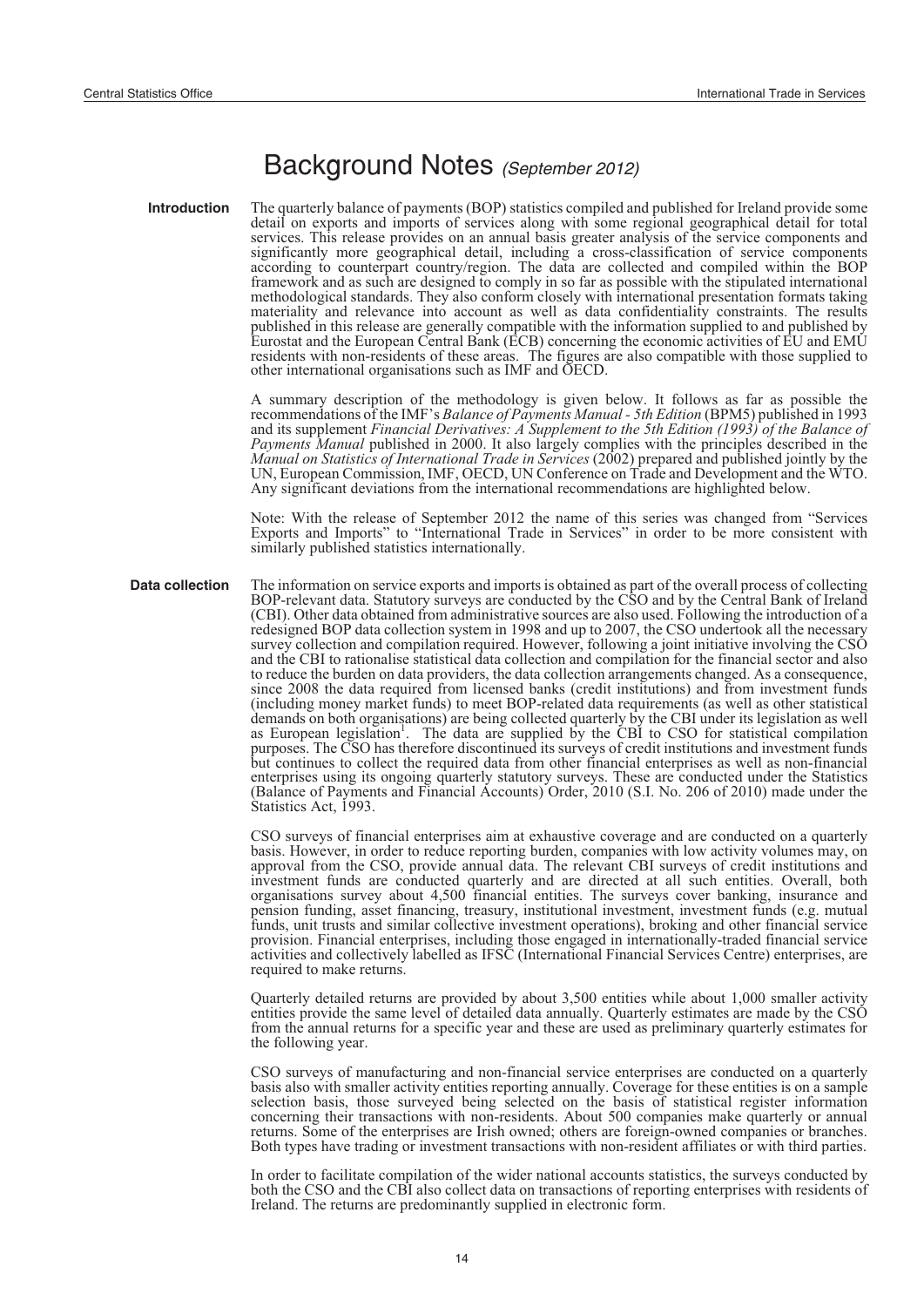|                                                           | In making the overall estimates of imports and exports of services by manufacturing and<br>non-financial enterprises, the survey results are grossed (or scaled) up to allow for non-coverage of<br>enterprises and for some survey non-response. The grossing factors used take into account<br>comparisons of data collected from the BOP surveys with data obtained from other CSO sources such<br>as the Annual Services Inquiry and the Census of Industrial Production.                                                                                                                                                                                                                                                                                                                                |
|-----------------------------------------------------------|--------------------------------------------------------------------------------------------------------------------------------------------------------------------------------------------------------------------------------------------------------------------------------------------------------------------------------------------------------------------------------------------------------------------------------------------------------------------------------------------------------------------------------------------------------------------------------------------------------------------------------------------------------------------------------------------------------------------------------------------------------------------------------------------------------------|
|                                                           | Apart from survey data, administrative sources also provide information on non-resident service<br>transactions (e.g. the Department of Defence, concerning Ireland's UN military peace-keeping activity;<br>the Department of Foreign Affairs, on expenditure incurred in maintaining Ireland's embassies and<br>consulates abroad). In addition, information on tourism expenditure and receipts is obtained from other<br>CSO inquiries and the freight and insurance service components of merchandise imports are estimated<br>from the official merchandise imports statistics published by the CSO.                                                                                                                                                                                                   |
| Sign convention and<br>symbols                            | Service exports and imports are both shown with a positive sign and the net balance for any<br>component or for the overall aggregate is calculated as exports <i>less</i> imports. Occasionally, the<br><i>merchanting</i> component of service exports may have a negative sign as a consequence of a<br>merchanting loss being generated by a resident entity.                                                                                                                                                                                                                                                                                                                                                                                                                                            |
|                                                           | Amounts are shown in millions of Euro; '0' means amounts of less than $\epsilon$ 500,000; Cell entries may<br>not add to totals due to rounding.                                                                                                                                                                                                                                                                                                                                                                                                                                                                                                                                                                                                                                                             |
| <b>Definition of services</b>                             | The Manual on Statistics of International Trade in Services states that                                                                                                                                                                                                                                                                                                                                                                                                                                                                                                                                                                                                                                                                                                                                      |
|                                                           | "the term services covers a heterogeneous range of intangible products and activities that are<br>difficult to encapsulate within a simple definition. Services are also often difficult to separate<br>from goods with which they may be associated in varying degrees."                                                                                                                                                                                                                                                                                                                                                                                                                                                                                                                                    |
|                                                           | The Manual generally respects the 1993 UN System of National Accounts usage and definition of the<br>term <i>services</i> as follows:                                                                                                                                                                                                                                                                                                                                                                                                                                                                                                                                                                                                                                                                        |
|                                                           | "Services are not separate entities over which ownership rights can be established. They cannot<br>be traded separately from their production. Services are heterogeneous outputs produced to<br>order and typically consist of changes in the condition of the consuming units realised by the<br>activities of the producers at the demand of the customers. By the time their production is<br>completed they must have been provided to the customers".                                                                                                                                                                                                                                                                                                                                                  |
|                                                           | Services, unlike goods, are (generally) non-transportable. They differ from goods most notably in the<br>immediacy of the relationship between supplier and consumer. Service supply, depending on the type<br>of service, can involve the supplier travelling to the customer or vice versa, or the use of other means<br>of delivery (e.g. using postal or internet services).                                                                                                                                                                                                                                                                                                                                                                                                                             |
| Valuation                                                 | Service transactions, like all BOP transactions, should be recorded on an accruals basis using market<br>valuation, and the collection system is designed to adhere to this approach. In practice, the<br>information supplied to the CSO is based on company accounts data and may include information<br>supplied on a 'best estimate' basis.                                                                                                                                                                                                                                                                                                                                                                                                                                                              |
| <b>Residence</b>                                          | Exports and imports of services occur between residents of Ireland and non-residents. For BOP, the<br>term 'resident' covers: (a) individuals, including foreign nationals, living in Ireland for at least one<br>year as well as Irish embassy staff and military staff located abroad, (b) Irish government enclaves<br>located abroad (embassies, consulates, etc.), and (c) corporate bodies who have a centre of economic<br>interest located here, including branches of foreign-registered companies. A 'non-resident' is any<br>individual or entity which is not categorised as a 'resident' for BOP purposes.                                                                                                                                                                                      |
| Geographical<br>allocation principle                      | Service transactions are allocated to the country of residence of the counterpart i.e. in the case of<br>exports, to the country of residence of the purchaser of the service; in the case of imports, to the<br>country of residence of the entity from which the service was purchased. The country allocation is<br>based on the ISO 3166 classification.                                                                                                                                                                                                                                                                                                                                                                                                                                                 |
| <b>Description of</b><br>individual service<br>components | <b>Services</b> exports and imports are presented to show nine main categories of service types: <i>transport</i> ,<br>tourism and travel, communications, insurance, financial services, computer services,<br>royalties/licences, other business services and other services not elsewhere specified. The other<br>business services category is further subdivided into merchanting; other trade related services;<br>operational leasing; legal, accounting and other professional services; advertising and market<br>research; research and development; architectural, engineering and other technical services;<br>management services between affiliates; and other. In all, a total of seventeen individual service<br>components are identified. The various components are described as follows. |
|                                                           | (i)<br><b>Transport</b>                                                                                                                                                                                                                                                                                                                                                                                                                                                                                                                                                                                                                                                                                                                                                                                      |

Transport services cover the carriage of passengers, the movement of freight, oil and gas pipeline transport and electricity transmission, along with the chartering of carriers and associated crew. Supporting and auxiliary services (e.g. cargo handling and storage, cleaning in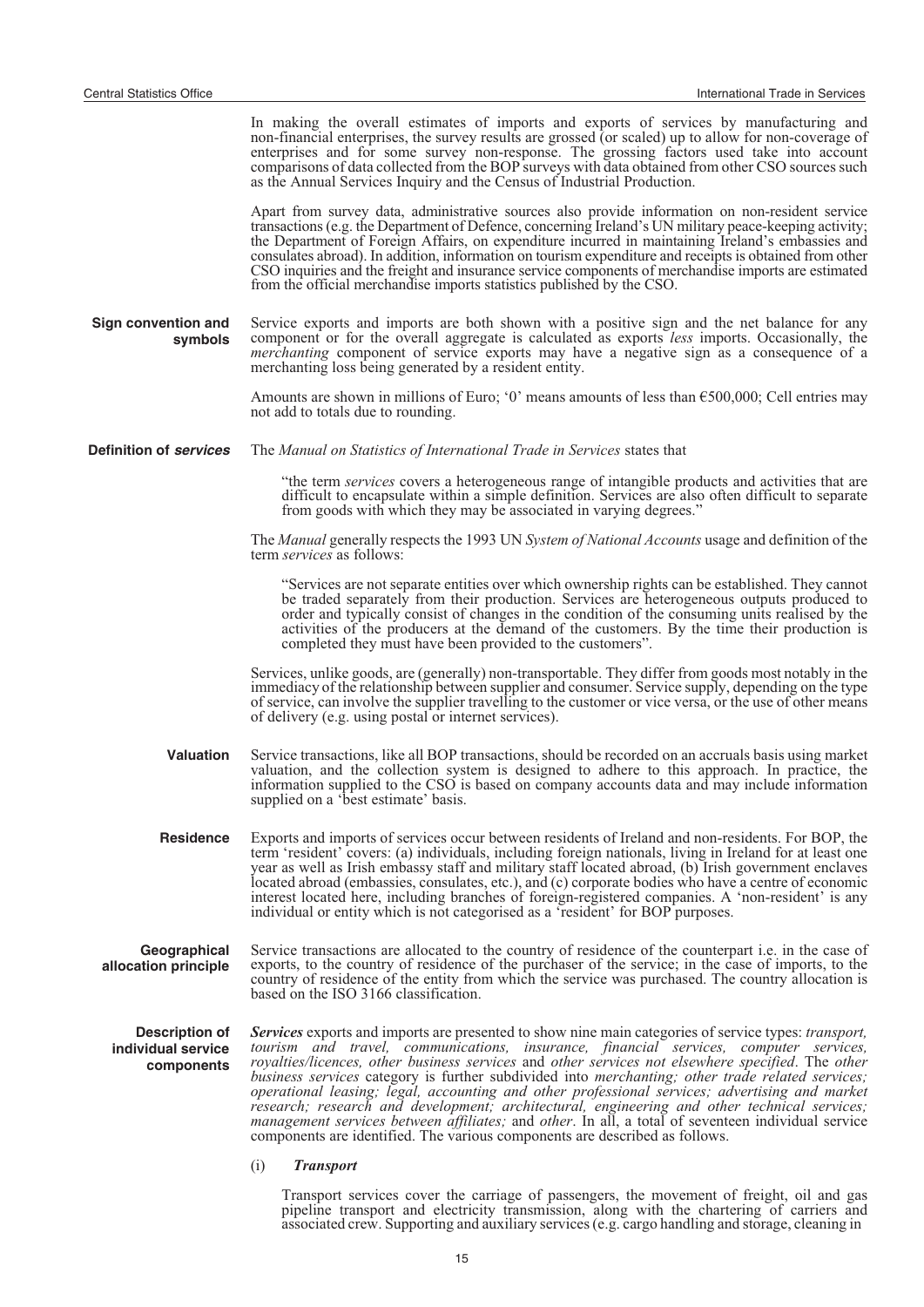ferry ports and airports, salvage operations) are also included. Export sales data for passenger transport are obtained from resident airline and ferry operators in terms of their receipts from non-residents for travel to and from Ireland. Direct data on receipts for other types of resident transport companies are not available – such expenditure by non-resident visitors to Ireland being captured indistinguishably in the *travel and tourism* receipts (exports). Respondents may provide their 'best estimates' in respect of the geographical breakdown required because of the difficulty of knowing in all cases the precise country of residence of their customers. Payments by Irish residents to non-resident transport enterprises in general cannot be directly distinguished at present. Such payments (imports) are included in the *travel and tourism* expenditure data. Receipts by resident airline and shipping companies for freight services provided (exports) to non-residents are obtained from these enterprises, the geographical breakdown being provided on a 'best estimates' basis where necessary. Imports of freight services are estimated from the official merchandise imports figures in calculating the necessary deduction to transform the imports valuation from a c.i.f (cost, insurance, freight) to a f.o.b. (free on board) basis as required for BOP purposes. The overall c.i.f. to f.o.b. adjustment factors are 2% for intra-EU imports and 4.8% for extra-EU freight. In each case, the freight element is estimated to account for 90% of this overall adjustment while the remaining 10% is allocated to the insurance element.

### (ii) *Tourism and travel*

The category *tourism and travel* essentially covers the goods and services acquired in one economy by a resident of another economy during visits of less than one year. The results shown for *tourism and travel* are derived from the tourism statistics collected and compiled by the CSO primarily from its quarterly Passenger Card Inquiry (PCI) and from its monthly Country of Residence Survey (CRS). The PCI and the CRS surveys are conducted independently at airports and ferry ports to meet the requirements of EU Council Directive 95/57/EC and Commission Decision 95/57/EC, with information obtained for about 240,000 and 400,000 travellers respectively over the course of a year. The PCI is a continuous sample survey of incoming and departing passengers at airports and seaports. It collects details of purpose of journey, country of residence, expenditure and fare costs, length of stay (for passengers travelling into and out of Ireland), and type of accommodation used (for visitors to Ireland). In the CRS, a sample of sailings and flights is selected and a one-in-five systematic sample of passengers for both modes of travel is surveyed. The data collected provide country of residence analyses of arriving and departing overseas travellers into/out of Ireland as well as information on route taken and mode of transport. The sample results are grossed up to total passenger numbers provided by airports and ferry companies. The PCI results are combined with the overall visit estimates from the CRS to provide the official overseas tourism and travel estimates published by the CSO. It should be noted that the *tourism/travel* exports item represents receipts of residents from non-resident visitors other than passenger fare receipts of Irish passenger carriers from non-residents; the latter are included under *transport* exports. The *tourism/travel* imports item represents foreign expenditure by Irish residents on foreign travel. Because of the difficulty of separately distinguishing passenger fares paid to non-resident carriers, this element of expenditure is generally included in *tourism/travel* imports (rather than being more appropriately categorised as an import of transport services). Payments made to Irish passenger carriers by Irish residents are excluded.

#### (iii) *Communications*

This covers postal and courier services and telecommunications services. Postal and courier services include the pick-up, transport and delivery of letters, postcards, printed matter, parcels and packages. Telecommunications services include the transmission of sound, images and other information by telephone, radio and television broadcasting, electronic mail, facsimile services and by satellite delivery. Also included are cellular telephone services and internet access services. Details of expenditures by resident enterprises on services purchased from non-residents are obtained from the BOP surveys of these enterprises. Information on receipts from non-residents in respect of their purchases of Irish-produced communications services are obtained from resident service providers.

#### (iv) *Insurance*

The value of *insurance* services provided to non-residents by resident insurers (exports) is compiled from survey returns. It is estimated according to the international standards as the value of direct and supplementary premiums earned less the value of claims payable less increases in the actuarial element of insurance technical reserves. Supplementary premiums consist of investment income earned on investing the insurance technical reserves. This income is attributed to the policy holders and is also treated as being paid back to the insurance company by them. Capital and exchange gains and losses are excluded from the calculation of the output of resident insurance providers and data suppliers are requested to provide the relevant details to ensure that any impact of such gains/losses is removed. The value of insurance services purchased by residents from non-resident insurers (imports) is currently estimated primarily as insurance premiums paid less claims received. Reinsurance transactions in premiums and claims are currently treated on a gross basis and are incorporated in the results presented. Auxiliary insurance services (e.g. broking) are treated as part of insurance and receipts and payments for such services are included. In relation to merchandise imports, as described already for *transport* services, the insurance element of the c.i.f. to f.o.b. adjustment made for merchandise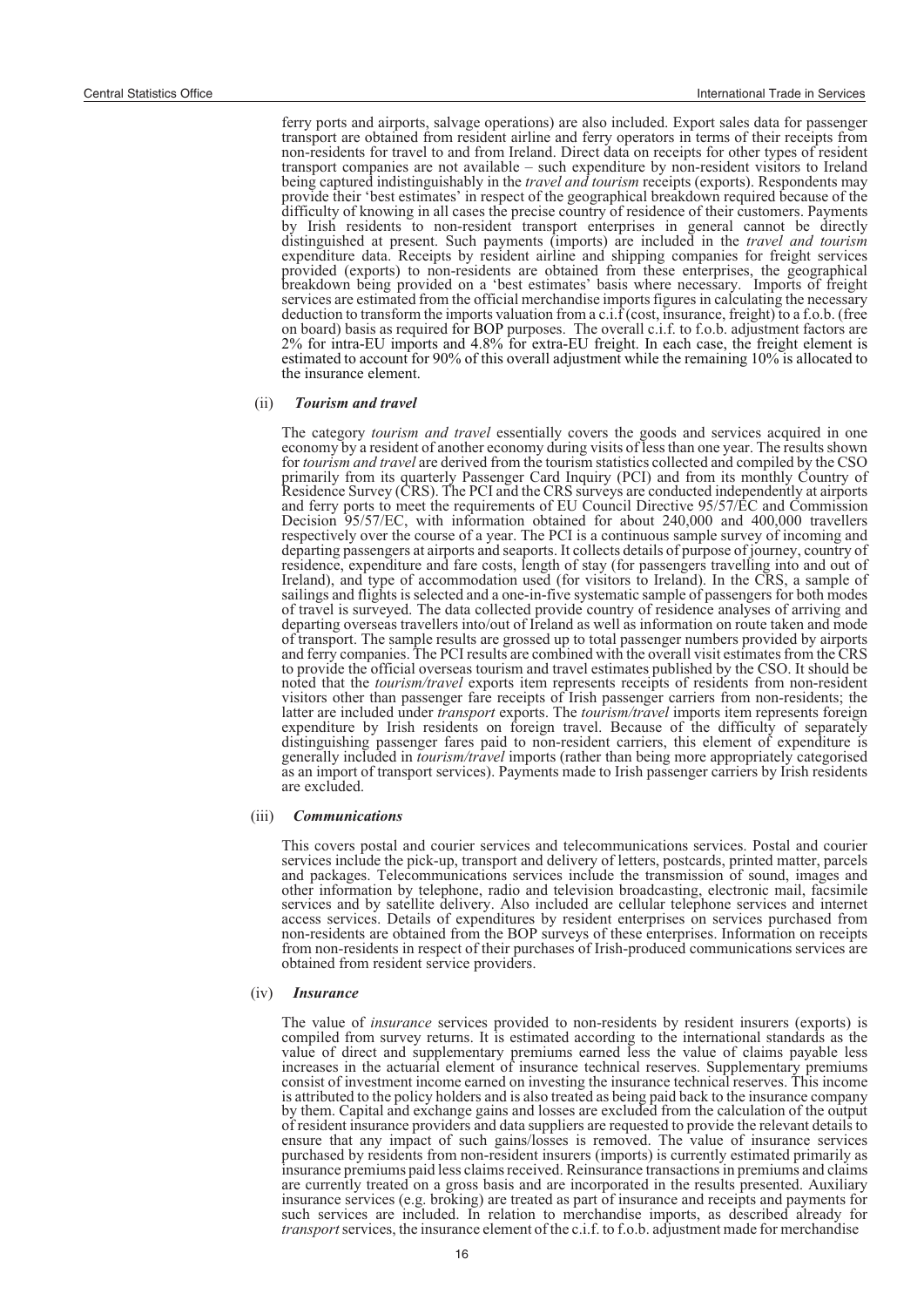imports is estimated as 0.2% of the c.i.f. value for Intra-EU imports; for Extra-EU imports, the insurance element is estimated as 0.48% of the import value. These amounts are recorded under *insurance* imports. Given the complex nature of the insurance (and reinsurance) business in Ireland, the estimation procedures for both exports and imports of insurance services are kept under review.

### (v) *Financial services*

This item covers financial intermediation and auxiliary services, except those of life insurance and pension funding and non-life insurance. Included are:

- (1) Specific types of financial service which generate explicit or implicit fees and commissions associated with financial transactions such as, for example, deposit taking and lending, financial leasing, factoring, etc.
- (2) Provision of services in the areas of, for example, financial advice, financial security custody and trustee services, management of financial assets, company mergers and acquisitions.

The following are excluded from *financial services*:

- 1. Interest earned on deposits, loans, financial leases and debt securities (this is investment income, not included in services);
- 2. Life insurance and pension intermediation services;
- 3. Other insurance services;
- 4. Non-financial advisory services provided by banks (such as management advisory services, which are included under the appropriate category);
- 5. Gains and losses made on purchase and sales of securities and financial derivatives on own account;
- 6. Financial intermediation services indirectly measured (FISIM). Some financial intermediaries are able to provide services for which they do not charge explicitly. FISIM is the measure of the value of these services. Financial intermediaries do this by paying to lenders (those from whom they borrow funds in the form of deposits and/or loans) rates of interest lower than the rates that they charge to those to whom they lend through loans. The IMF's 1993 BPM5 does not recommend the inclusion of FISIM in financial services but the UN's 1993 System of National Accounts (SNA) does make such a recommendation. Also the 1995 EU European System of Accounts (ESA) regulation (Council Regulation (EC) No 2223/96) as amended by Council Regulation (EC) No 448/98 and Commission Regulation (EC) No 1889/2002 require the inclusion of the FISIM element under services and, hence, as part of GDP. There is therefore a difference in treatment of FISIM currently by CSO between the approach adopted for BOP purposes and that used for the national accounts. Under the new international BOP standards which will come into operation in 2014 FISIM will be included under Financial services.

In addition to explicit fees that may be charged for the conversion of foreign exchange, implicit service fees for foreign exchange transactions are valued as the spread between the mid-point rate and the buying or selling rate. Therefore all financial service fees may not be invoiced separately; they may be included indistinguishably with the financial transactions to which they relate. An example is the invoiced price of a security that includes a charge for the brokerage service provided, as well as charges for the international transfer of foreign currency. Such services are difficult to record and reporters may include them indistinguishably with the values of related financial transactions.

### (vi) *Computer services*

The *computer services* component consists of hardware and software-related services and data-processing services. Included are hardware and software consultancy and implementation services; maintenance and repair of computers and peripheral equipment; disaster recovery services, provision of advice and assistance on matters related to the management of computer resources; analysis, design and programming of systems ready to use (including web page development and design), and technical consultancy related to software; development, production, supply and documentation of customised software, including operating systems made to order for specific users; translation and localisation services; systems maintenance and other support services, such as training provided as part of consultancy; data-processing services, such as data entry, tabulation and processing on a time-sharing basis; web page hosting services; and computer facilities management. Sales and purchases of software transmitted electronically are recorded under *computer services*. Excluded from *computer services* are the export/import of packaged (non-customised) software which is embedded in hardware or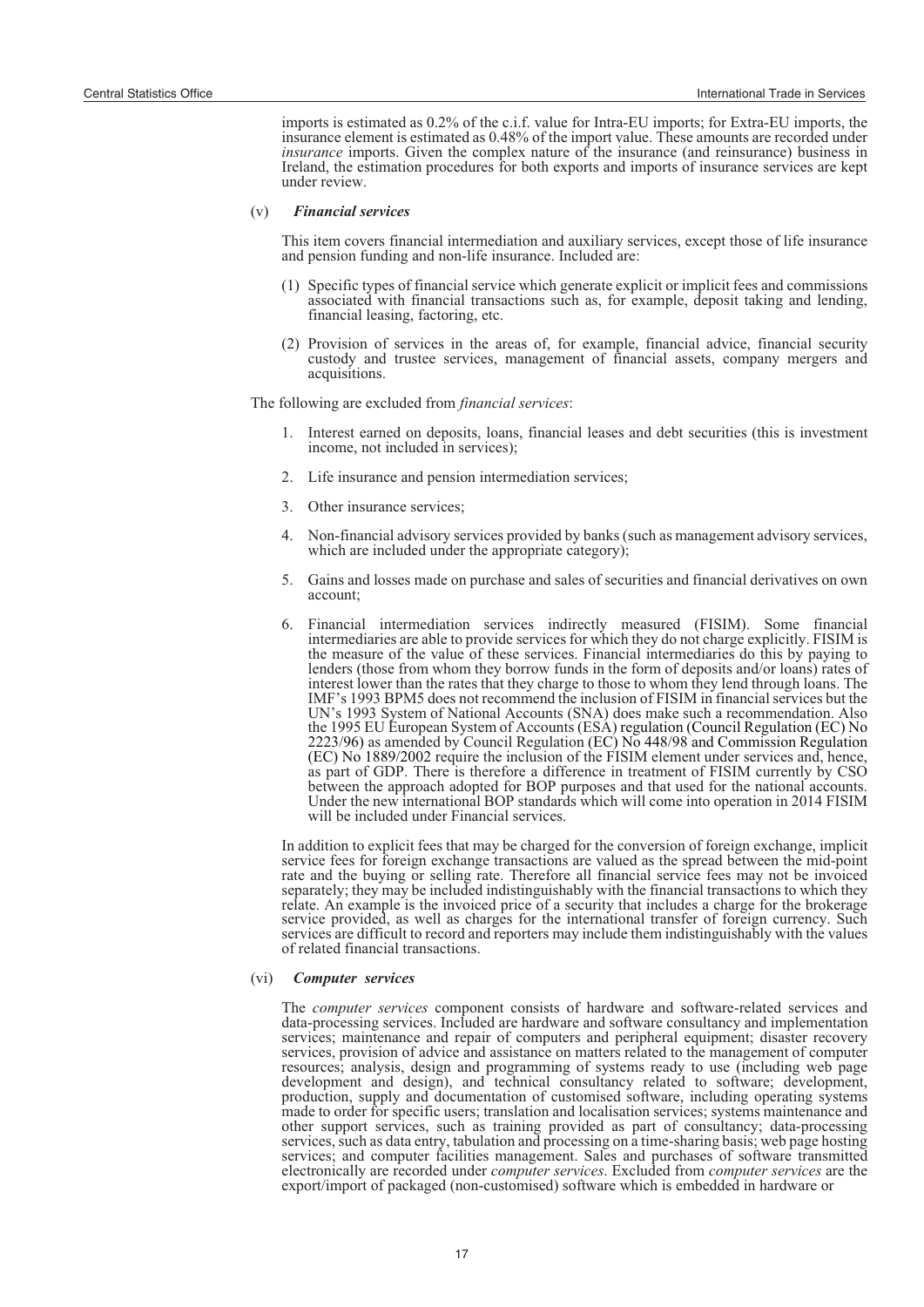carried on other physical media. This software is classified as *merchandise* in the official foreign trade statistics.

The relevant information on computer services is obtained from the usual BOP survey sources. In valuing these services reporters are asked to include the value of software licence fees received (exports) or paid (imports). This is a conscious CSO departure from the international standards which require that such licence fees be included under the service item *royalties/licence fees*. The treatment described was adopted in order to facilitate users in analysing the contribution of computer software producers to the economy.

### (vii) *Royalties/licences*

This item covers franchises and similar rights as well as other royalties and licence fees. Franchises and similar rights comprise international payments and receipts of franchising fees and the royalties paid for the use of registered trademarks. Other royalties and licence fees includes international payments and receipts for the authorised *use* of intangible, non-produced, non-financial assets and proprietary rights (such as patents, copyrights and industrial processes and designs) and with the use, through licensing agreements, of produced originals or prototypes (such as manuscripts, and cinematographic works and sound recordings). In line with the IMF's BPM5 recommendation, payments and receipts for the outright purchase or sale of these assets and rights are excluded from this service component. Instead, such transactions are recorded as capital account transactions in the Balance of Payments statement. As described above under item (vi) *computer services* and as a conscious CSO departure from the international recommendations, receipts and payments in respect of computer software licence fees are not included under *royalties and licence fees* but are instead included under *computer services*. A further deviation from the international standards is that royalty receivables and payables in connection with the entertainment industry (mainly concerning film distribution and musical recordings and performances) are currently excluded from *royalties and licence fees* and included under *other services not elsewhere specified*.

### (viii) *Other business services*

This item covers receivables and payables for the following services, the data for which are obtained from survey returns: (a) *merchanting*; (b) *other trade-related services;* (c) *operational leasing*; (d) *legal, accounting and other professional services*; (e) *advertising and market research*; (f) *research and development*; (g) *architectural, engineering and other technical services*; (h) *management services between affiliates*; and (i) *other services*. The various service sub-categories are described as follows.

- a. *Merchanting* consists of sales net of purchases by Irish resident enterprises of foreign goods bought from and sold to non-residents without the goods entering or leaving Ireland. The net profit resulting from these transactions is recorded as a (positive) service export value under *merchanting services*; any net loss from this activity is recorded as a negative export value. As an interpretation of the philosophy of the current international standards, the CSO also includes under merchanting the value on a net basis of services delivered by Irish residents to foreign customers through a contracted foreign service provider<sup>II</sup>. These services may or may not be associated with the supply of goods or equipment. The amount recorded under *merchanting* is the amount received by the Irish resident from the foreign customer less the amount paid by the former to the foreign contracted service provider.
- b. *Other trade-related services* consist of commissions earned by resident entities acting as agents for non-residents or paid to non-resident entities acting as agents for residents in connection with imports or exports of goods or services. Excluded are financial brokerage fees (included in *financial services*) and transport related fees (included in the appropriate component of *transport*).
- c. *Operational leasing* covers rental receivables and payables between residents and non-residents in respect of leasing (other than financial leasing) and chartering, without operators, of aircraft, ships and other transport or other equipment and plant.
- d. *Legal, accounting and other professional services* covers: legal consultancy, advisory and representation services, drafting services of legal documentation and instruments; accounting, auditing, bookkeeping, tax consulting and tax planning and document preparation services; business and management consulting and other professional services.
- e. *Advertising and market research* services include the design and creation of advertisements by advertising agencies; media placement, including the purchase and sale of advertising space; exhibition services provided by trade fairs; the promotion of products abroad; market research; telemarketing; and public opinion polling on various issues.
- f. *Research and development* services cover those services that are associated with basic research, applied research and experimental development of new products and processes. Activities in the physical sciences, social sciences and humanities are covered, including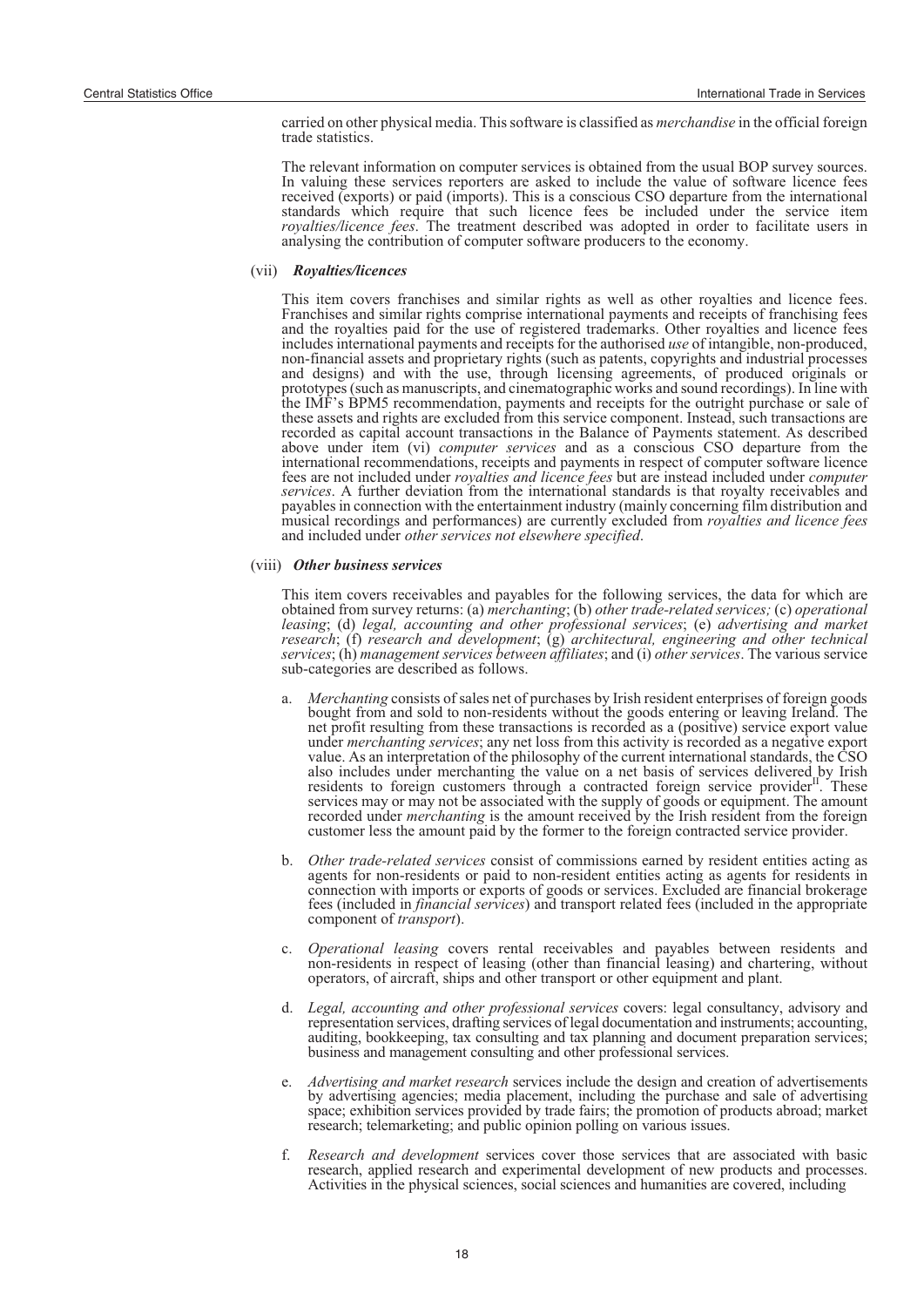the development of operating systems that represent technological advances. Also included is commercial research related to electronics, pharmaceuticals and biotechnology.

- g. *Architectural, engineering and other technical services* covers services related to architectural design of development projects; planning, design and supervision of the construction of civil and other engineering projects; surveying; cartography; product testing and certification; and other technical services.
- h. *Management services between affiliates* covers payments between related enterprises for management (or other overhead) services that cannot be specifically classified to any other component of *services*.
- i. *Other services* covers any other business services that cannot be classified to any of the business services listed above.
- (ix) *Other services not elsewhere specified*

This includes government services, personal, cultural and recreational services, construction services and any other services transacted between residents and non-residents. These services are described as follows.

- 1. *Government services* includes the value of expenditure abroad (i.e. imports) by Irish embassies, consulates, and military units (e.g. associated with UN peace-keeping engagements) with residents of economies in which the embassies, consulates and military units are located; receipts by Irish residents from foreign embassies and consulates located in Ireland are correspondingly included (as exports). As a general exclusion under the international standards, transactions by embassies, consulates and the like, and their staff, with residents of the home economies of the embassies, consulates, etc. are not recorded in international service transactions (or in balance of payments) statistics. The data are obtained from Government departments and from embassies and consulates located in Ireland.
- 2. *Personal, cultural and recreational services* covers audiovisual and related services and other personal, cultural and recreational services. Included are services and associated fees related to the production of motion pictures, radio and television programmes (live or recorded) and musical recordings and performances. Fees for distribution rights (for television, radio and film) are also included. Excluded are purchases and sales of films, television and radio programmes, recorded music, musical compositions and manuscripts, and the rights to these. The estimates included are based on information obtained from a number of sources including data provided by representative and industry bodies as well as media reports and articles. As described above under the *royalties and licence fees* heading, the current treatment for royalty receivables and payables mainly in connection with film distribution and musical recordings and performances deviates from the international standards. These amounts are excluded from *royalties and licence fees* and included under *personal, cultural and recreational services*.
- 3. *Construction services* cover work performed on construction projects and installation by employees of an enterprise in locations outside the economic territory of the enterprise. The work may be performed for a short period of time e.g. for less than one year for smaller projects. Some of the construction work undertaken in Ireland can be considered to fall within the ambit of construction services as enterprises from Northern Ireland provide the service on a cross-border basis. However, for larger projects the work may extend over a number of years. In such cases, it is likely that the enterprise undertaking such a project will either set up a long-term site office in the country in which the project is being undertaken, or more probably it will establish a subsidiary or branch in that location. Where a long-term (over one year) site office or a subsidiary/branch is established, the construction work undertaken is deemed to be a direct investment operation (see the definition of *direct investment* in any of the other CSO Releases: *Balance of International Payments, International Investment Position* or *Foreign Direct Investment*). Because of current difficulties in collecting the relevant data directly from the required number of construction companies, the construction service estimates are based on data collected from local authorities and from the Department of the Environment, Heritage and Local Government. These estimates attempt to reflect the net construction service inflows (exports) and outflows (imports) vis-a-vis non-residents in the year. Further work is ongoing on this item and it is intended to compile and publish specific data for construction services when circumstances permit.
- 4. Any other services not specified above are included under this residual heading.